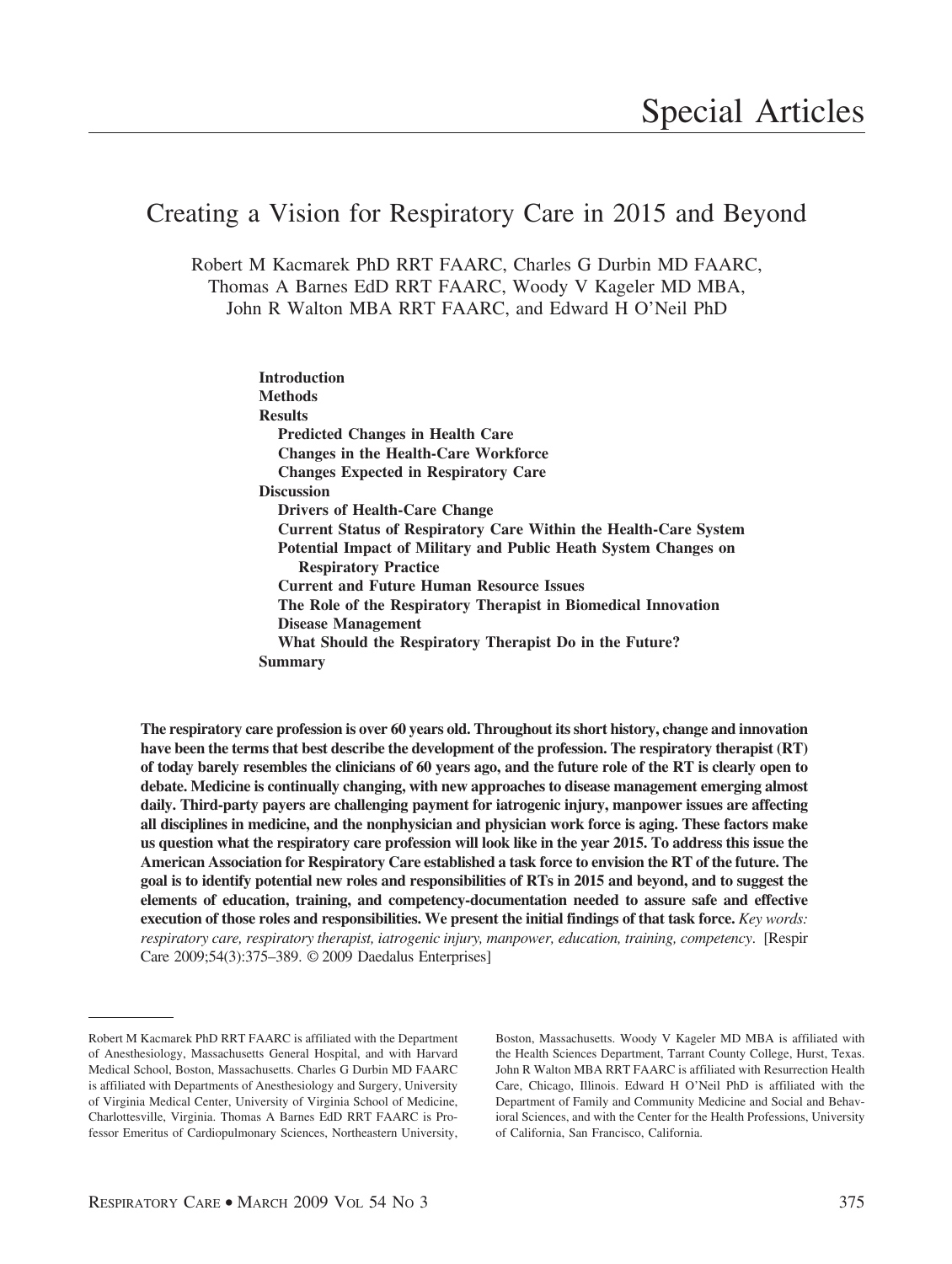### **Introduction**

The profession of respiratory care was officially established over 60 years ago.<sup>1</sup> During the early years, respiratory therapists (RTs) were referred to as oxygen technicians, and most of their activities involved moving cylinders of compressed gas and administering oxygen via nasal catheter or oxygen tent.2 Most oxygen technicians were trained on the job, although brief training programs began to appear in the late 1940s and 1950s.3

Today the profession hardly resembles what it was in the 1940s. RTs provide direct care, patient education, and care coordination. They practice in acute care facilities, long-term acute care facilities, skilled nursing facilities, assisted-living centers, subacute care units, rehabilitation centers, diagnostics units, and in the home.4 RT training has also dramatically changed. Current accreditation standards require RTs to have, at minimum, an associate degree from an accredited program.<sup>5</sup> Legal requirements to practice respiratory therapy have also dramatically changed. All 48 contiguous states now legally recognize RTs. Limited permits or state licenses are now required in all states except Alaska and Hawaii, which have no statutory authority over the practice of respiratory therapy. Most states that have a licensure requirement also require continuing education.

The future role of the RT is clearly open to debate. Medicine is continually changing, with new approaches to disease management emerging almost daily. Third-party payers are challenging payment for iatrogenic injury and some established therapies. Manpower issues, including aging of the workforce, are affecting all medical disciplines. These factors make us question what the respiratory care profession will look like in the year 2015.

To address this issue the American Association for Respiratory Care (AARC) established a task force to "envision the RT of the future." The goal is to identify potential new roles and responsibilities of RTs in the year 2015 and beyond, and to suggest the elements of education, training, and competency-documentation needed to assure safe and effective execution of those roles and responsibilities. It Table 1. Content Outline of the 3 AARC Task Force Conferences on the Future of the Respiratory Care Profession

| Conference | Objectives                                                                                                                                                                         |
|------------|------------------------------------------------------------------------------------------------------------------------------------------------------------------------------------|
|            | To identify the emerging values of the United<br>States' evolving health-care delivery system.<br>To define potential new roles and responsibilities<br>of RTs in 2015 and beyond. |
|            | To identify the skills, knowledge, attributes,<br>education, and competency-documentation that<br>RTs will need for the new roles and<br>responsibilities.                         |
| 3          | To determine how we get to where we'll need to<br>be to prepare RTs for the new roles and<br>responsibilities, with minimal impact on the<br>workforce.                            |

was decided to hold a series of 3 conferences (Table 1). Here we present the findings of the first conference.

#### **Methods**

In the spring of 2007 the AARC executive office formed a task force of 15 individuals with knowledge of the respiratory care profession, respiratory care education, and health-care policy, consumers of respiratory care, and 3 AARC executives (Appendix 1). These individuals were selected based on their long-term commitment to and knowledge of the respiratory care profession, as evidenced by the elected positions they held and their work history, their commitment to research and education, or their personal experiences receiving respiratory care. In addition, individuals were selected to represent stakeholders in the profession, which were identified as employers, employee groups, foundations, professional associations, state and federal government agencies, education institutions, healthcare delivery systems, and the public. These individuals participated in a series of telephone conference calls and e-mail discussions at least monthly, culminating in a 1-day face-to-face meeting in the fall of 2007. These discussions focused on designing a 3-day conference to address these questions:

- What are the emerging values of the United States' evolving health-care delivery system?
- How does the evolving system relate to the context of diagnosis, treatment, and management of patients with respiratory disorders?
- What responsibilities should RTs assume to assure adequate access, efficiency, and quality of respiratory care services?

Dr Kacmarek has had relationships with Space Labs, Puritan Bennett, Maquet, Cardinal Health, Newport Medical, Hamilton Medical, Respironics, General Electric, and Dräger. Dr Kageler has had relationships with Nurtur. Dr O'Neil has had relationships with Genentech, National Institutes of Health, the Betty and Gordon Moore Foundation, the Californian Health Care Foundation, the California Endowment, the Blue Cross/Blue Shield Association, and the Pew Charitable Trusts. Dr Durbin has had relationships with Kimberly Clark and Masimo.

Correspondence: Robert M Kacmarek PhD RRT FAARC, Respiratory Care Services, Massachusetts General Hospital, 55 Fruit Street, Boston MA 02114. E-mail: rkacmarek@partners.org.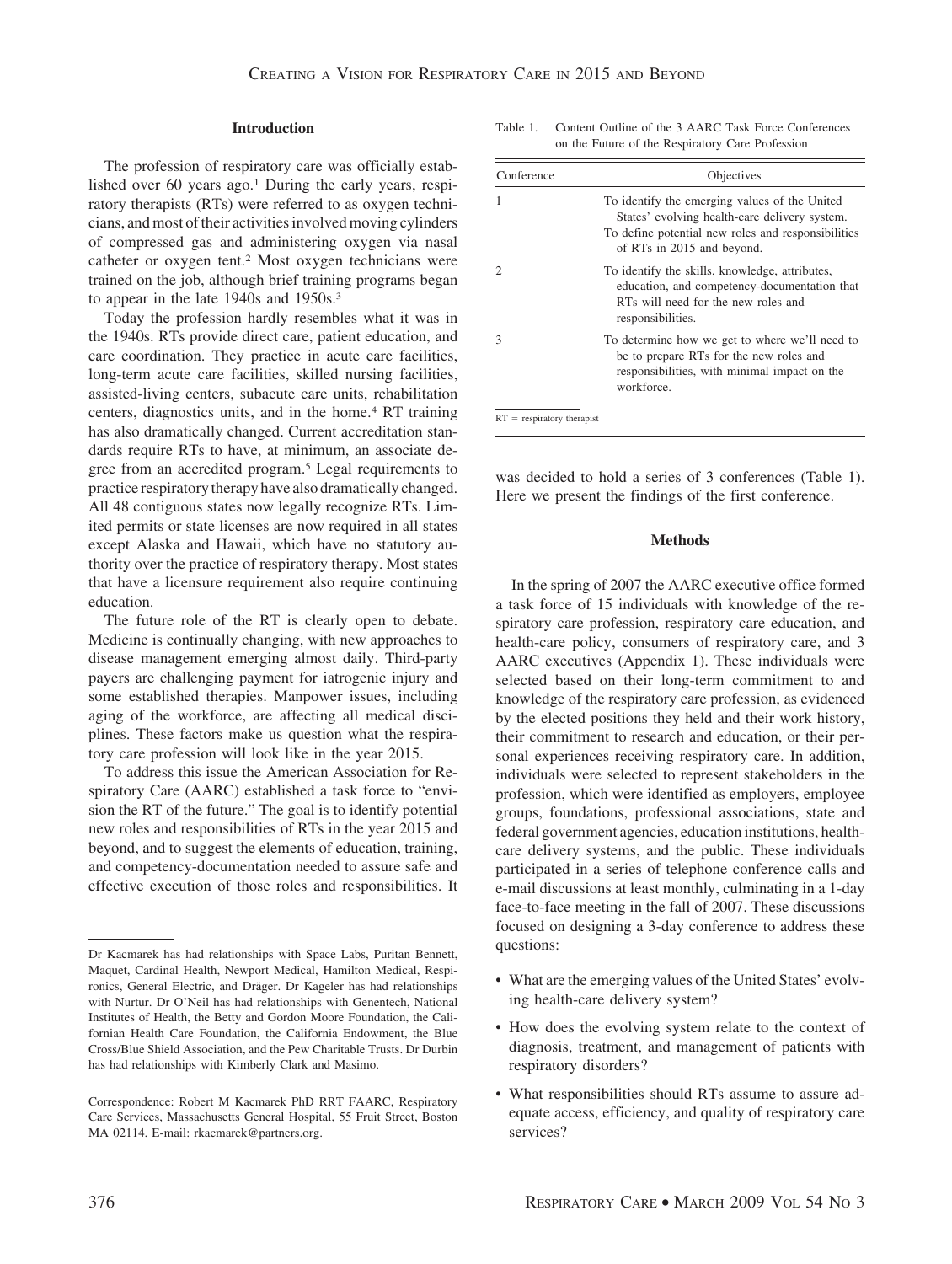Table 2. Conference 1 Program

| Topic                                                                                                        | Speaker(s)                                                                                   |  |  |  |
|--------------------------------------------------------------------------------------------------------------|----------------------------------------------------------------------------------------------|--|--|--|
| Welcome and Introductory Remarks                                                                             | Sam P Giordano MBA RRT FAARC, American Association for Respiratory<br>Care                   |  |  |  |
| Overview of Process and Introduction of Participants                                                         | Charles G Durbin Jr MD FAARC, University of Virginia, Charlottesville,<br>Virginia           |  |  |  |
|                                                                                                              | John R Walton MBA RRT FAARC, Resurrection Health Care, Chicago,<br>Illinois                  |  |  |  |
| A Vision of the Health-Care System in 2015 and Beyond: Planning<br>Assumptions and Questions To Be Addressed | Charles G Durbin Jr MD FAARC, University of Virginia, Charlottesville,<br><b>VA</b>          |  |  |  |
|                                                                                                              | John R Walton MBA RRT FAARC, Resurrection Health Care, Chicago,<br>Illinois                  |  |  |  |
| Current Status and Evolution of the Health Care System                                                       | Edward H O'Neil PhD MPA, Center for the Health Professions, San<br>Francisco, California     |  |  |  |
|                                                                                                              | Gordon D Rubenfeld MD MSc, University of Toronto, Toronto, Ontario,<br>Canada                |  |  |  |
| Current Status of Respiratory Care Within the Health Care System                                             | Patrick J Dunne MEd RRT FAARC, Healthcare Productions, Fullerton,<br>California              |  |  |  |
| What Respiratory Patients Need                                                                               | John W Walsh, COPD Foundation and Alpha-1 Foundation, Miami Florida                          |  |  |  |
| Special Considerations That Impact Health Care and Respiratory<br>Therapy Demand in the Military             | Col Michael J Morris MC USA, Brooke Army Medical Center, Fort Sam,<br>Houston, Texas         |  |  |  |
| Public Health                                                                                                | Judy Blumenthal PhD, United States Department of Health and Human<br>Services, Washington DC |  |  |  |
| Current and Future Human Resource Issues                                                                     | William H Dubbs MEd MHA RRT FAARC, American Association for<br><b>Respiratory Care</b>       |  |  |  |
| The Impact of Biomedical Innovation on the Responsibilities of the<br>RT                                     | Neil R MacIntyre MD FAARC, Duke University, Durham, North Carolina                           |  |  |  |
| What Should RTs Be Doing in the Future?                                                                      | John R Walton MBA RRT FAARC, Resurrection Health Care, Chicago,<br><b>Illinois</b>           |  |  |  |
| Role of the Future RT Across the Spectrum of Care                                                            | Robert M Kacmarek PhD RRT FAARC, Massachusetts General Hospital,<br>Boston, Massachusetts    |  |  |  |
| Disease Management: What Skills Do RTs Need?                                                                 | Woody V Kageler MD MBA, Tarrant County College, Hurst Texas; and<br>Nurtur, Dallas, Texas    |  |  |  |
| Development of a Vision of the Future Role Description for RTs in<br>2015 and Beyond                         | Charles G Durbin Jr MD FAARC, University of Virginia, Charlottesville,<br>Virginia           |  |  |  |
|                                                                                                              | John R Walton MBA RRT FAARC, Resurrection Health Care, Chicago,<br>Illinois                  |  |  |  |

- What responsibilities can RTs add or expand that will improve efficient utilization of respiratory care resources and management of patients with chronic respiratory diseases?
- The first of the 3 conferences was held in Dallas, Texas, on March 3–5, 2008 (Table 2). Appendix 2 lists the stakeholders who were invited to participate. Appendix 3 lists the 35 conference attendees. At the conclusion of the conference there was a lengthy discussion involving all the attendees, to develop the preliminary outline of the conference's findings. The conferences chairs, John Walton and Charles Durbin, prepared a summary of the conference findings, which was refined by the task force via e-mail correspondence and sent to all attendees for review and comment. Based on attendee feedback, a final summary of the conference findings was developed, which was approved by the planning committee and sent to all conference participants. The

results section below is written as a consensus statement about the conference findings. The referenced supporting materials are detailed in the discussion section.

#### **Results**

#### **Predicted Changes in Health Care**

The following are general trends in health care that will affect the respiratory care profession.

Since the United States' population continues to age, more patients will be diagnosed with chronic and acute respiratory diseases. There will be increased accuracy of diagnosis. Treatment will be aimed increasingly at outpatient management, and avoidance of hospital admission will be a goal. Increasing numbers of comorbid conditions will be identified that require management/treatment. "Health promotion" rather than illness treatment will become the goal of care.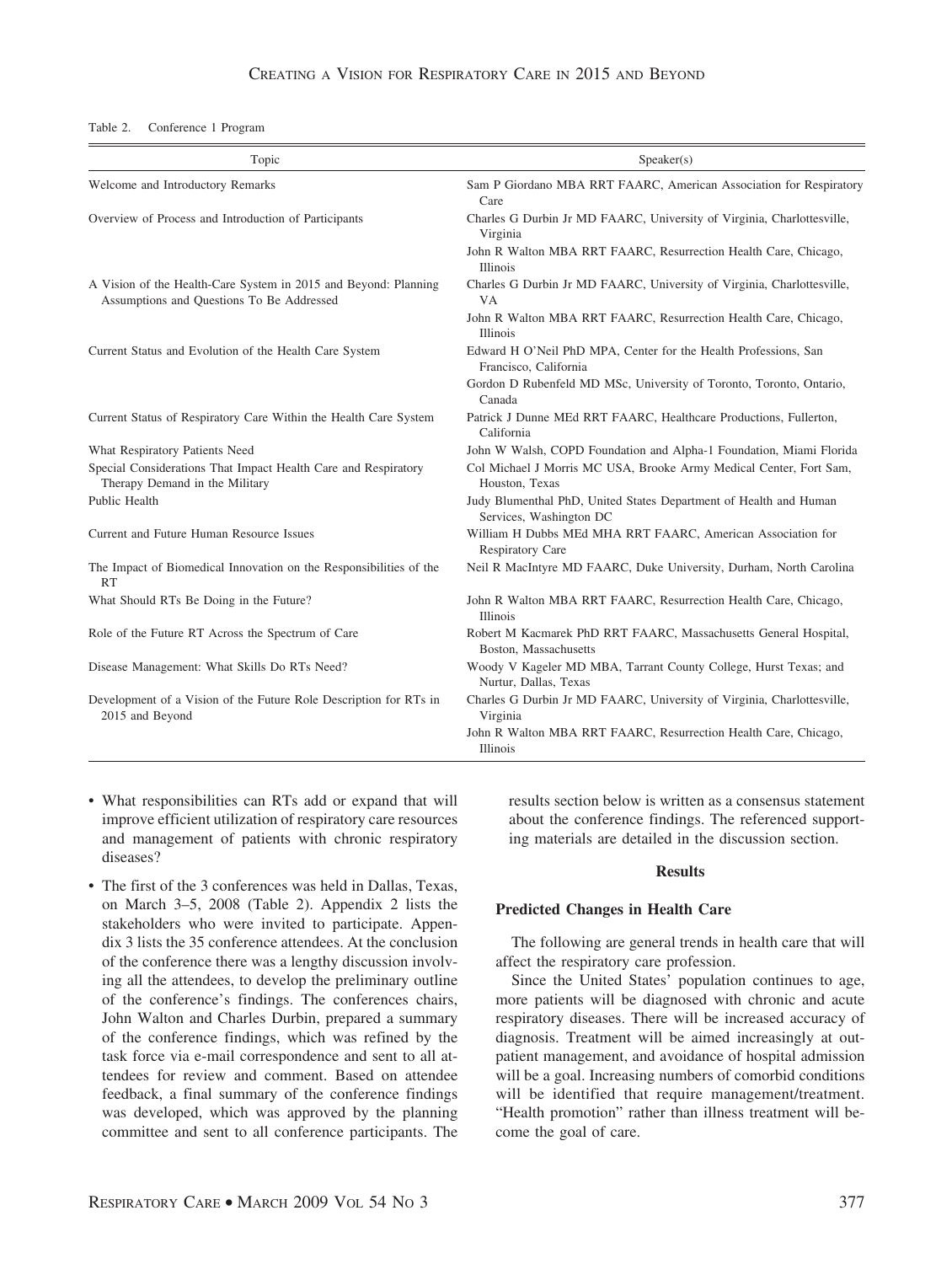Cost increases for care will continue, and individual, corporate, and public payers will find it increasingly difficult to meet these expenses.

Personal electronic health records will be more widely accepted and used in all care settings, including the home.

Health-care consumers will pay a greater percentage of costs and will have new options for obtaining care. Retail health clinics and other mass-marketed care centers will stimulate consumer-driven cost competition.

Hospitals will continue to provide expensive, episodic care and will house cutting-edge respiratory life-support technology, but subacute and home care providers will continue to play important roles. The delivery of acute care will move progressively from the hospital to the patient's home. Subacute and chronic care will increase in volume and complexity.

The disconnect between prevention and acute-care treatment (specifically, in hospitals) will lessen but not disappear. The increased complexity of care will heighten the need for better communication among all care providers and between the patient and family members. Telemedicine and telecare will be increasingly used in all care settings. Medical care will undergo increasing scrutiny for quality, and this will increasingly be linked to reimbursement, with initiatives such as pay-for-performance.

New models of health-care delivery, such as "hospital at home," "medical home," and telemedicine, will emerge, with increasing emphasis on coordination of care throughout the health-care system, including patient homes. Reimbursement and costs will influence the development and success of these new models.

## **Changes in the Health-Care Workforce**

There will be national and regional shortages of all types of providers, including those who frequently interact directly with patients, such as physicians, nurses, and RTs, and those who have less intense patient interaction, such as diagnostic and laboratory technicians. There will be longterm competition for all advanced skilled workers throughout the United States economy. The rise in clinical demand will increase the number of jobs faster than the health-care workforce enlarges. This imbalance between the number of jobs and number of available workers will be aggravated by the aging and retirement of current providers. Less popular work hours (eg, night shift and weekends) in in-patient and other settings will dissuade some individuals from pursuing health-care careers. Shortages of teaching faculty and the limited number of programs will limit the number of entrants to and graduates from schools of allied health professions. Clinical sites are limited in number and variety. They will need to be expanded to include new venues, such as office practices and patients' homes. New information and education technologies will challenge traditional education. Care-delivery organizations will find reinvestment in education an attractive way to secure workers, reduce orientation time, and provide education and career ladders for employees.

### **Changes Expected in Respiratory Care**

The science of respiratory care will continue to evolve and increase in complexity. Clinical decisions will become increasingly data-driven. Respiratory care will be an important part of care in all venues. Scientifically supported algorithms (protocols) will be the most common way to deliver respiratory care. This will stimulate an even greater need for RTs to be involved in research and will require the average RT to be adept at understanding the practical ramifications of published research.

Care teams will become the standard for health-care delivery in and outside the hospital. Team members will have different roles and responsibilities at different times, but respect and collaboration will be the hallmark of effective team functioning. Patients and their families will be important members of the health-care team and must be informed, empowered, and engaged in personal health management.6

Cultural differences among patients will require the RT to develop new skills and adopt various approaches to care for different groups.

Information management will become an important tool in choosing therapies and evaluating their effects. New respiratory life-support technologies will be developed and deployed. Research by the respiratory community on new technologies' clinical and cost effectiveness will be necessary. Changes in the reimbursement system will be very important drivers of changes in health care and disease management. Public health issues, military, and disasterresponse concerns will continue and require new skill sets for RTs. RTs' knowledge, socialization, training, and skills will need to be aligned with the factors and changes detailed above.

#### **Discussion**

#### **Drivers of Health-Care Change**

Five interrelated drivers will shape most of the reality for health care and respiratory care over the next decade and a half (Table 3).

**Cost of Care.** The United States' approach to organizing and delivering health-care services, more than 16% of the nation's total productive effort, is the most expensive in the world.7 It amounts to about \$2 trillion per year, making it the seventh largest economic undertaking in the world. Health care is the largest part of the public budget, and the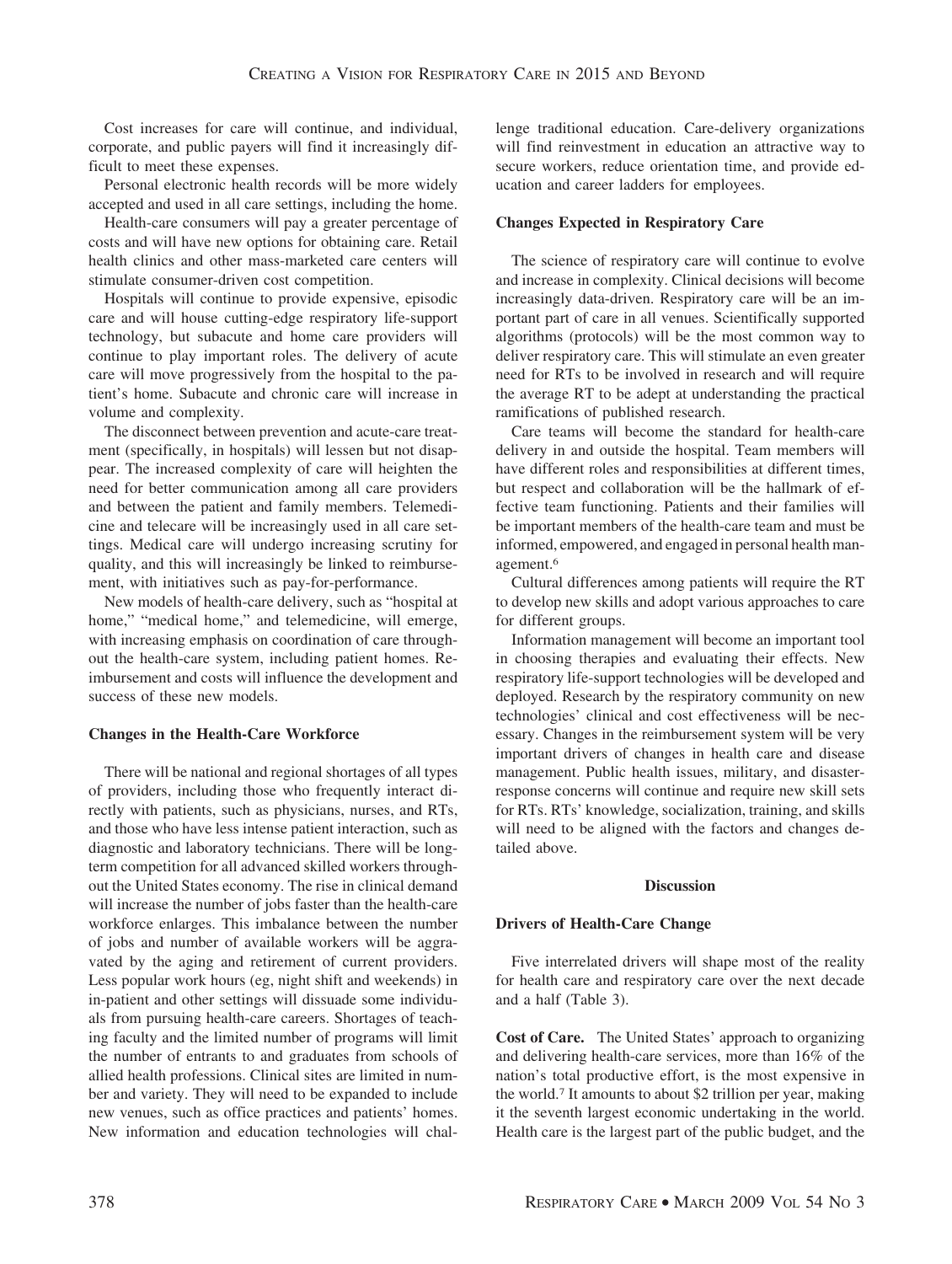Table 3. Drivers of Change in Health Care

Cost of care Demographics Shift in the disease burden Technology Consumers of health care

trust fund that pays for Medicare Part A has only about 10 years of funding remaining. On the private side, corporations, which have been the backbone of the employerbased health insurance system, are reducing coverage for employee health care. Individuals fear the loss of health insurance and direct exposure to the cost of care—a fear that often requires them to stay in jobs they don't care for or flirt with financial disaster because of lack of proper health insurance.7 Some third-party payers are proposing to eliminate payment for iatrogenic injury. These changes will require more efficient, effective, and safe care by all caregivers.

**Demographics.** The population is aging. As more of the people born after World War II (baby boomers) reach age 65, more clinical and financial stress will be placed on the health-care system. The good news is that the United States is aging at a slower rate than most of the nations we will compete with internationally,<sup>8</sup> but those nations have already brought their citizens into health-care-payment plans that incorporate some form of cost control.9 Tension is building between the cost of health care and the increasing need for health care by the baby-boom generation. Another demographic trend that is easily missed is population growth. Between 2000 and 2025 the United States population is projected to grow by almost 20%.9 This is already generating a growing demand for new capacity, from hospital beds to new providers.

**Shift in the Disease Burden.** Disease burden will shift from acute disorders to chronic disease and disability. The United States population now lives 35 years longer than it did 100 years ago, which increases the likelihood of chronic disease. This will be multiplied by the aging baby-boom generation.10 The real driver here is that, while the demands of disease and population are changing, the United States health-care system is still designed to provide acute care, and not to prevent or manage chronic disease. This mismatch is no small part of the cost and dysfunction of health care in this country.10

**Technology.** This driver has already reshaped most of society and the economy over the past 20 years. As information and communication technologies make their way into health care, they will change administrative functions first, then clinical work, and then (the most revolutionary change) the redistribution of knowledge from the experts, directly to the consumer/patient.<sup>11</sup> This change will accelerate over the next few years, as information technology merges with biomedical technology to produce care-management technology. With these tools, patients and their families will be more directly connected to the specialized knowledge of health care. The future will see a growing erosion of this professional monopoly, and, as the system is held accountable for new demands, technology will create new ways to organize, deliver, evaluate, and use the specialized knowledge that is at the core of health care.<sup>11</sup> Telemedicine and telecare will be increasingly utilized in all care settings.12,13

**Health-Care Consumers.** Certainly, quality and access are 2 important drivers. However, change will most likely be forced by the consumers of health care. As costs increase and public and private payers become less likely to cover desired services, individual and new groupings of purchasers will emerge to express their desires in the market.14 They will look at quality (as best they can judge it), convenience, price, consumer satisfaction, and a host of other qualities that will affect their decision to purchase.14

## **Current Status of Respiratory Care Within the Health-Care System**

Respiratory care is an important, integral part of the current health-care system because of the prevalence and seriousness of pulmonary disease, and because respiratory compromise is common with any severe major organ-system failure. Most respiratory care is provided in the acute care setting, the intensive care unit, and the emergency department, where necessary respiratory interventions are aggressive, often life-saving, and frequently include mechanical ventilation.15,16 Many of these patients have comorbid conditions. In addition to treatment of exacerbations of chronic respiratory conditions, current respiratory care practice includes trauma patients and patients without a primary respiratory diagnosis but who suffer a secondary pulmonary complication.

Because of the high prevalence of several specific pulmonary conditions in the United States, the proportion of all acute-care patients with respiratory issues is large (Table 4), often involves hospitalization, and is responsible for a large majority of the respiratory care delivered.

Chronic obstructive pulmonary disease (COPD) is a very prevalent but treatable disease and has been diagnosed in at least 12–14 million individuals. Twelve million more may have undiagnosed COPD and continue to smoke despite increasing shortness of breath. This undiagnosed group will increase the need for respiratory care in the future.<sup>27</sup> COPD is now the forth leading cause of death in the United States. It is estimated that by 2020 it will be ranked third.27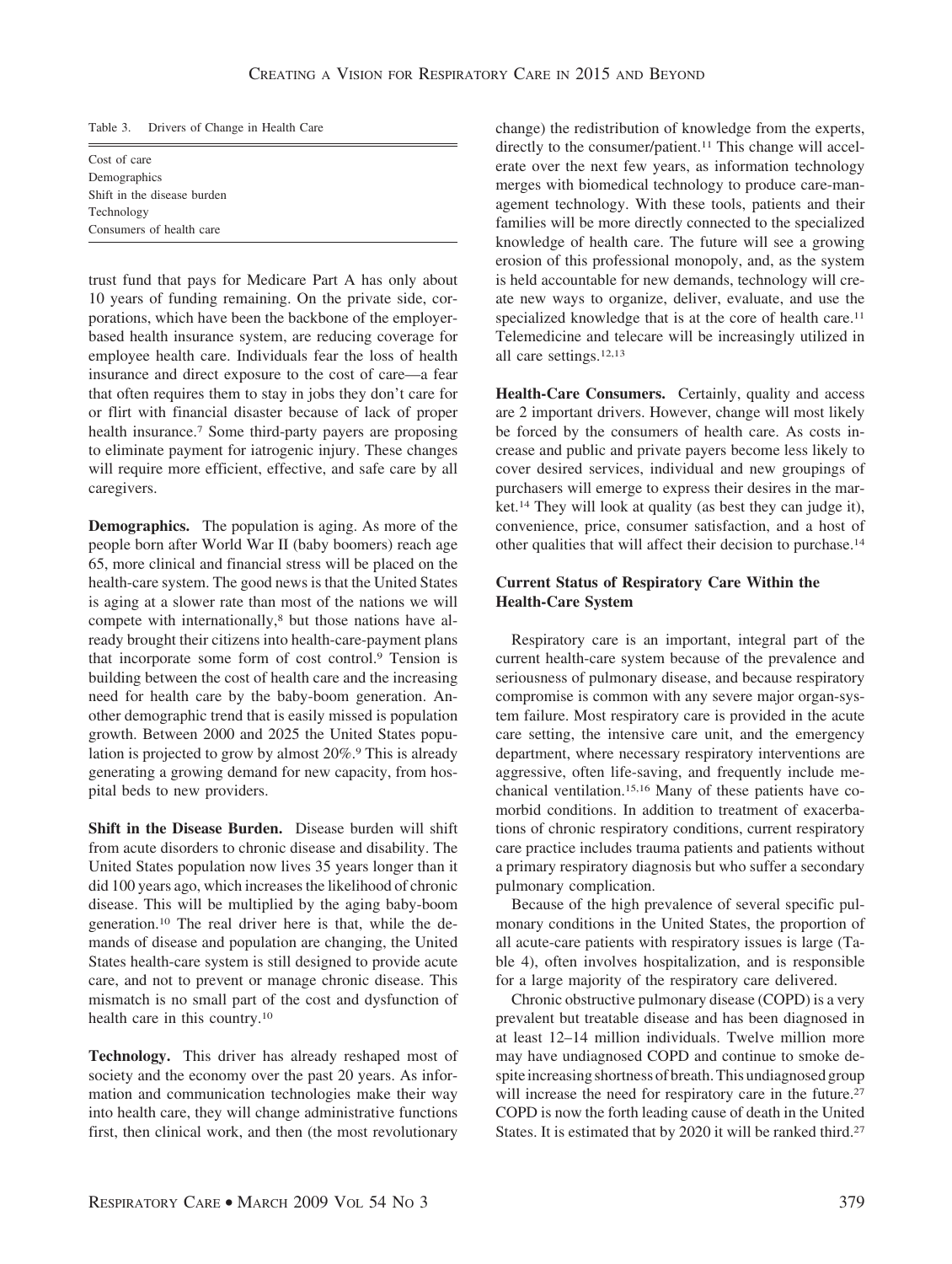| Diagnosis                                | Number of<br>Diagnosed<br>Individuals | <b>Estimated Undiagnosed</b><br>Individuals | <b>Estimated Cost</b><br>of Care $(\$)$ | Facts                                                                                                          |
|------------------------------------------|---------------------------------------|---------------------------------------------|-----------------------------------------|----------------------------------------------------------------------------------------------------------------|
| Chronic obstructive pulmonary<br>disease | 12 million                            | 12 million                                  | \$37 billion (2004)                     | Fourth most common cause of<br>death. <sup>17,18</sup>                                                         |
| Asthma                                   | 22 million                            | Unknown                                     | \$19 billion                            | Rising prevalence in younger<br>individuals. Falling death rate:<br>4,000–5,000 deaths per year. <sup>19</sup> |
| Obstructive sleep apnea                  | 18 million                            | Unknown                                     | Unknown                                 | Drowsiness causes 100,000 accidents<br>and 40,000 injuries per year. $20,21$                                   |
| Lung cancer                              | 2.2 million                           | Unknown                                     | Unknown                                 | Falling incidence since 1994.<br>150,000 deaths in 2004. <sup>22,23</sup>                                      |
| Interstitial fibrosis                    | 200,000                               | Unknown                                     | Unknown                                 | Industrial exposure and idiopathic<br>are common etiologies. $24,25$                                           |
| Cystic fibrosis                          | 30,000                                | Unknown                                     | Unknown                                 | Increasing diagnosis with neonatal<br>screening. $26$                                                          |

Table 4. Common Respiratory Disorders and Associated Facts

COPD treatment in 2004 cost over \$37 billion, \$21 billion of which was for hospital care.28

Asthma affects 22 million people in the United States. Nearly a half million patients with asthma are admitted to hospitals, at a cost of over \$19 billion. Although the asthma death rate is declining, 4,000 –5,000 people die from asthma each year.27

Obstructive sleep apnea remains an underdiagnosed respiratory disorder that impacts motor-vehicle safety, costing lives (as many as 1,500 deaths a years are caused by drowsy driving and industrial accidents) and reducing productivity. There may be as many as 18 million affected individuals, 6 million of whom have moderate-to-severe obstructive sleep apnea. The interactions between obstructive sleep apnea and other organ disorders are synergistic and greatly increase the overall health impact, morbidity, and mortality.29-34

Education of patients, professionals, and each other is an essential skill for RTs, and is important to reducing recidivism in patients with chronic respiratory diseases. Protocolized care (best practices),<sup>35,36</sup> disease management, 37-39 preventive care, 40 risk-factor modulation, disease self-management,<sup>41</sup> and smoking cessation are recognized methods to improve health and reduce costs. However, there are substantial financial and systemic barriers to applying those methods in respiratory practice.42-46 A change in the reimbursement system could change the emphasis from acute (high-cost and high-risk) interventions to aggressive symptom management by the patient and the RT and should decrease the need for hospitalization.47 That is, the location of care will shift from the acute-care setting to the home and other care sites. This shift is expected to expand reimbursement criteria for care provided in the home.

## **Potential Impact of Military and Public Heath System Changes on Respiratory Practice**

The missions of the armed forces are diverse, including intervention in regional and local conflicts, provision of humanitarian aid on foreign soil,<sup>48</sup> responding to disasters,49,50 and supporting nation-building. All military branches provide respiratory therapy services with medical reservists with RT credentials (or combat medical experience) or with individuals trained by their service branch. The goal of that experience is to develop a flexible individual who can deliver broad-based technical care, including respiratory care, and function in various roles, including the operating room, intensive care unit, battlefield, and the traditional hospital.51 Few individuals with respiratory care training are regularly utilized by the armed forces. This need may expand if major conflicts emerge.

In the military health-care system, most respiratory care is delivered to dependents, noncombatants, and veterans, mostly by the Veterans Affairs hospital system, and the rest through insurance and health plans such as TRI-CARE52,53 (formerly the Civilian Health and Medical Program of the Uniformed Services, or CHAMPUS), provided at civilian hospitals. An increase in the size or activity of the military would increase health-care demands and respiratory therapy opportunities.

In contrast to the armed services, the United States Public Health Service recognizes respiratory therapy as a profession and offers officer status to baccalaureate-level RTs in its commissioned corps. The United States Public Health Service, under the Department of Health and Human Services, includes over 6,000 qualified public health officials under the supervision of the Office of the Surgeon General. They provide various services to United States citizens, including responding to immediate and long-term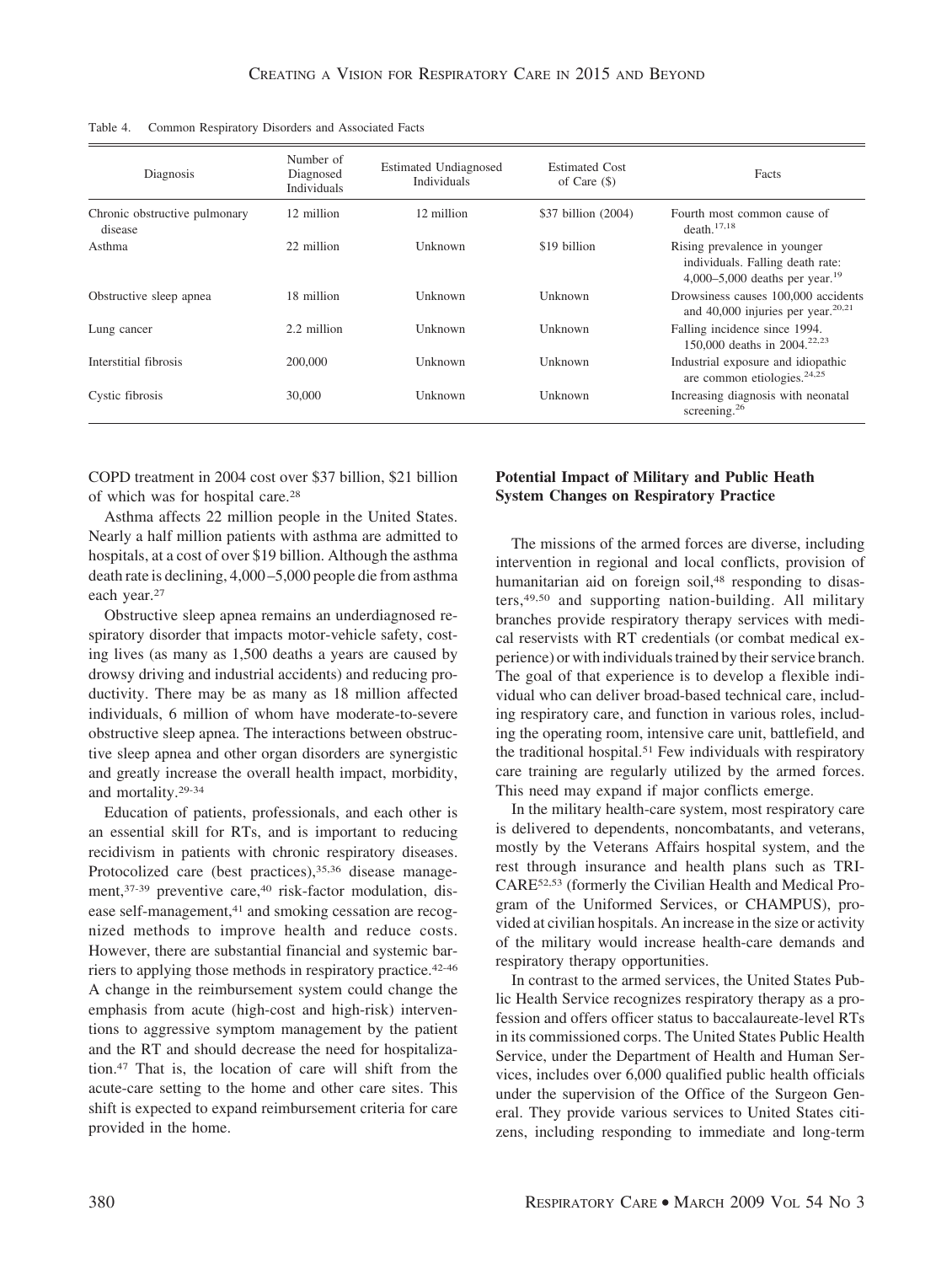Table 5. Respiratory Therapist Work Force 2000 –2016

|                          |                                  | Number of Active Respiratory Therapists<br>(according to) |  |  |
|--------------------------|----------------------------------|-----------------------------------------------------------|--|--|
| Year                     | State Licensure<br><b>Boards</b> | Bureau of Labor<br><b>Statistics</b>                      |  |  |
| 2000                     | 111,706                          | ND                                                        |  |  |
| 2005                     | 132,651                          | ND                                                        |  |  |
| 2006                     | ND                               | 122,000                                                   |  |  |
| 2016                     | ND                               | 145,000                                                   |  |  |
| $ND = no data available$ |                                  |                                                           |  |  |

health needs, public-health promotion, disease-prevention programs, advancing public-health science, emergency-response assistance, and providing medical leadership to various components of the United States Government. The Public Health Service has 2 components: the commissioned corps, which is a career path with assignment changes and advancement; and civil service employees, who are stationary. Any change in the domestic mission of the United States Public Health Service, occurrence of a world or national disaster, or terrorist activity could increase the demand for health-care workers, alter RTs' job expectations, and create opportunities for RTs.

#### **Current and Future Human Resource Issues**

The number of active RTs in the workforce projected by the AARC 2005 human resources study was 132,651,<sup>54</sup> which is 19% greater than that in the 2000 AARC human resources study.55 The United States Bureau of Labor Statistics reported that there were 121,000 RTs employed in 2006, and predicted a 19% increase in the need for RTs (to 145,000) between 2006 and 2016 (Table 5).56 The Center for Health Workforce Studies reported in 2004 that RTs are unevenly distributed across the country; the highest density is in the District of Columbia (56/100,000 population) and the lowest density is in Utah (20/100,000 population), and the mean for the United States is 32/100,000 population (Table 6).57 In 2005 the highest proportion of RTs (20.1%) worked in the Atlantic mid-coast and southeast area, and the lowest proportion (4.6%) worked in New England.54 Seventy-four percent of RTs work at least parttime in acute care.54 Sixty-one percent of RTs work in urban areas, and 38.5% work in rural areas.54 The number of male RTs increased from 36% to 40% between 2000 and 2005.54,55 The mean age of active RTs in 2005 was 45 years, and the mean years of experience was 19 years.54,55 The average age of the RT in the workforce increased by 4.6 years between 2000 and 2005.54,55 Very few RTs older than 65 years were actively practicing in 2005.54

Table 6. Number of Respiratory Therapists per 100,000 Population

|                                                       | RTs/100,000<br>population | Rank Among the<br>50 States |
|-------------------------------------------------------|---------------------------|-----------------------------|
| Top Five                                              |                           |                             |
| District of Columbia                                  | 56.0                      | 1                           |
| Indiana                                               | 52.7                      | 2                           |
| Ohio                                                  | 46.2                      | 3                           |
| Kansas                                                | 46.1                      | 4                           |
| Nebraska                                              | 42.4                      | 5                           |
| <b>Bottom Five</b>                                    |                           |                             |
| Wyoming                                               | 23.7                      | 46                          |
| Alaska                                                | 22.9                      | 47                          |
| New Jersey                                            | 22.8                      | 48                          |
| Minnesota                                             | 22.5                      | 49                          |
| Utah                                                  | 20.0                      | 50                          |
| United States mean                                    | 32.1                      | <b>NA</b>                   |
| $RT =$ respiratory therapist<br>$NA = not applicable$ |                           |                             |

The RT vacancy rate for budgeted positions in 2005 was 8.6% (10,000 positions), which is an increase from 5.9% in 2000.54 The 2005 AARC human resources study projected a need for 171,684 budgeted positions in 2010.<sup>54</sup> In 2015 the projected budgeted RT positions will exceed 200,000 if the growth in new positions continues at the 2005 rate. A severe manpower shortage will result if RT retirees are not replaced by graduates from respiratory therapy programs.

Directors of respiratory therapy departments and schools find it difficult to fill vacant positions given the current manpower shortage of adequately prepared RTs. Accredited associate and baccalaureate/masters degree RT programs provided 24,150 graduates between 2004 and 2007 (an average of 6,048 graduates/y) (Table 7).<sup>58</sup> Advancedlevel graduates composed 83.7% of the total in 2004, and 90.7% in 2007.58 Only 9.5% graduated from one of the 53 baccalaureate or masters degree programs.59 Graduates from accredited schools increased by 19% per year in 2005 and 2006, but decreased by 19% in 2007 (see Table 5).49 Over the 10 years 2005 to 2015, 47.5% of program directors and 34.2% of directors of clinical education will retire from accredited respiratory therapy programs.<sup>54</sup> The loss of key program personnel in the near future is a serious problem that will require more graduates with baccalaureate and masters degrees to replace retired faculty members.

A steady influx of new respiratory therapy programs continued in 2008.60 There are currently 34 entry-level, 341 advanced level, and 10 polysomnography programs that are accredited by the Commission on Accreditation of Allied Health Education Programs (CAAHEP) (this excludes the 48 programs that hold a Committee on Accreditation for Respiratory Care Letter of Review).<sup>60</sup> Of the 34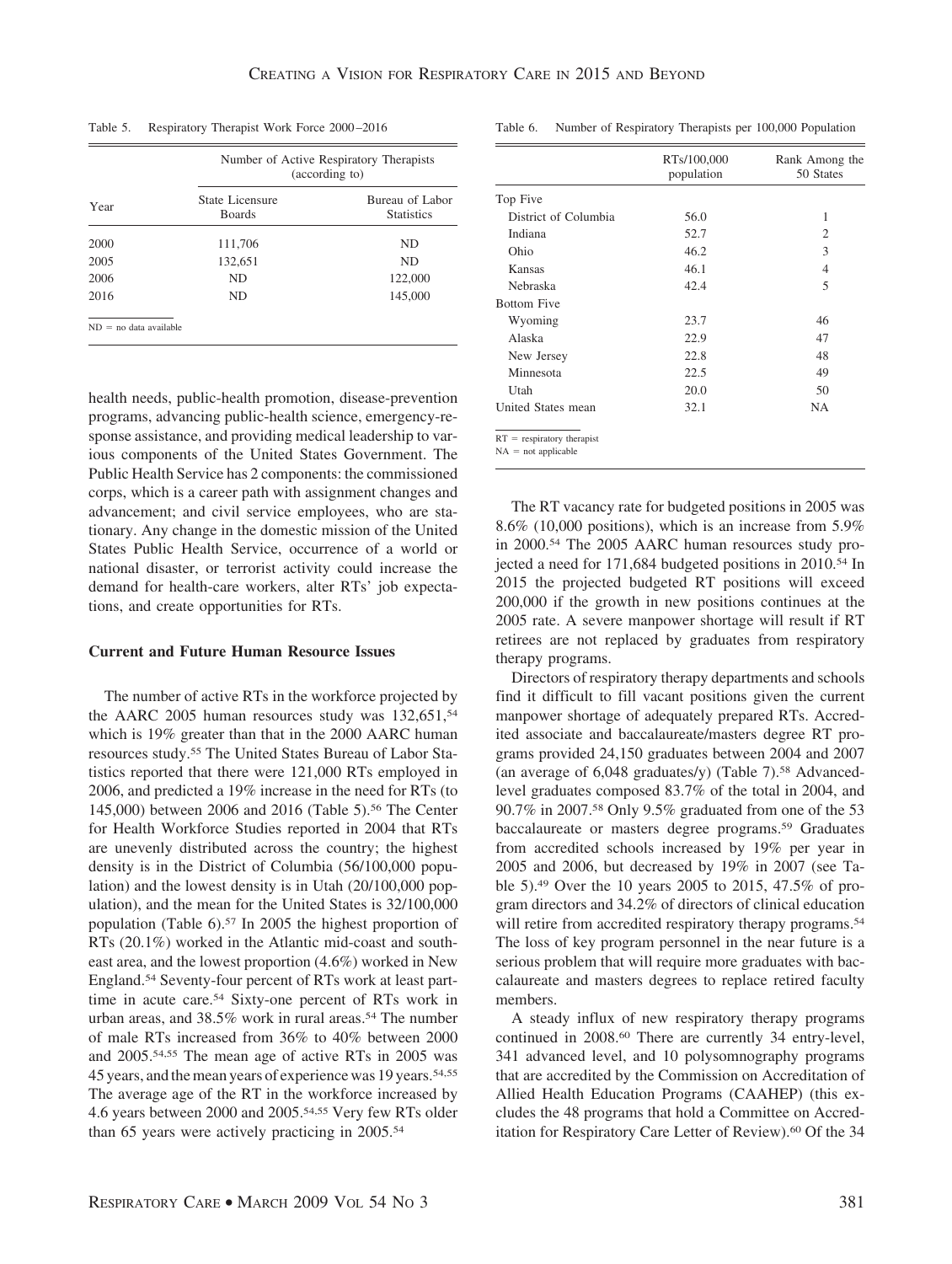|               |                                                                            |       | Number of Graduates |       |        |
|---------------|----------------------------------------------------------------------------|-------|---------------------|-------|--------|
| Year          | 2004                                                                       | 2005  | 2006                | 2007  | Total  |
| Baccalaureate | 445                                                                        | 486   | 591                 | 569   | 2,091  |
| Associate     | 4,634                                                                      | 5,570 | 6,612               | 5,241 | 22,083 |
| Total         | 5,079                                                                      | 6,056 | 7,203               | 5,812 | 24,174 |
|               | $CAAHEP =$ Commission on Accreditation of Allied Health Education Programs |       |                     |       |        |

Table 7. Graduates From Associate Degree and Baccalaureate Degree CAAHEP Accredited Programs

entry-level programs, only 8 are free-standing, without an advanced-level option. Five of those 8 plan to become 200-level programs.60 The other three 100-level programs are located in areas that also have 200-level programs.<sup>60</sup> The Committee on Accreditation for Respiratory Care notified sponsoring agencies that a new CAAHEP accreditation standard will address only one entry level program (98% of all CAAHEP accredited programs are at the 200 level).60 The 2008 Coalition for Baccalaureate and Graduate Respiratory Therapy Education roster lists 54 CAA-HEP-accredited respiratory therapy programs, 53 of which award baccalaureate degrees, and 3 of which award masters degrees.59

#### **The Role of the RT in Biomedical Innovation**

The role of the RT and the development of biomedical innovations have advanced in parallel. The respiratory therapy profession began out of necessity. With the development of treatments for respiratory disease came the need for practitioners to administer those treatments. In the early years, RTs were referred to as oxygen technicians; they administered oxygen therapy, Schwartz rebreathing tube treatments, aerosols, and intermittent positive-pressure breathing, and performed arterial blood gas analysis and pulmonary function studies.2

Today, the RT's role is vastly different. RTs use sophisticated medical equipment, manage mechanical ventilators, and administer invasive and noninvasive mechanical ventilation in all care settings. RTs provide extracorporeal life support to critically ill neonatal, pediatric, and adult patients, and safely transport patients via ground and air. They perform numerous diagnostic studies, including sleep studies. They also provide the traditional forms of aerosol, oxygen, and bronchial-hygiene therapy, and patient education on these therapies. RTs have also become an integral part of care in the home and subacute settings.

The general forces that are driving change in health care also drive respiratory care, but the role of the RT in 2015 will also be driven by biomedical innovation and evidencebased medicine. The increasing sophistication of mechanical ventilators and clinical monitoring systems necessitates an even more sophisticated RT. Care of the critically ill mechanically ventilated patient will demand increased understanding of protocol-driven approaches to ventilatory support, many of which will be integrated into the mechanical ventilator.61-64 Ventilation modes recently introduced in the United States challenge the historical approaches to ventilatory support. "Smart Care,"61 adaptivesupport ventilation,<sup>59</sup> proportional-assist ventilation,<sup>63</sup> and neurally adjusted ventilatory support<sup>64</sup> all require in-depth understanding of respiratory physiology and the response of the ventilator to changes in patient status. All of these modes are forms of closed-loop controlled, protocolized approaches to ventilatory support that will need to be mastered by the RT.

New bedside respiratory monitoring systems will most likely be in clinical use by 2015, and may provide data similar to that currently provided by expensive diagnostic equipment, such as computed tomography, that require patient-transport.<sup>65</sup> Electrical impedance tomography,<sup>66</sup> acoustic thoracic monitoring,67 and optoelectronic plethysmography68 are examples of bedside monitoring techniques that could move from the research laboratory to the bedside. RTs will need greater understanding of complex physiology and the application of these physiologic monitors.

Paralleling the development of ventilators and respiratory monitoring systems is the development of extracorporeal gas-exchange techniques. Simple, easy-to-operate life-support devices, from those that only remove  $CO<sub>2</sub>$ ,<sup>69</sup> to completely pump-less extracorporeal lung-assist devices,<sup>70</sup> to implantable oxygenators,<sup>71</sup> are being trialed today. Although extracorporeal gas exchange has been used primarily in neonates, these emerging devices and the increasing emphasis on these techniques in other age groups and diseases seem to forecast a need for all RTs to understand the physiology of extracorporeal gas exchange and the operation of these technologies.

There has been an explosion of new aerosol devices and expanded applications of aerosol therapy. Several new types of aerosol device have been released and more are expected to enter the market in the near future. Increasingly there is pairing of specific drugs with specific aerosol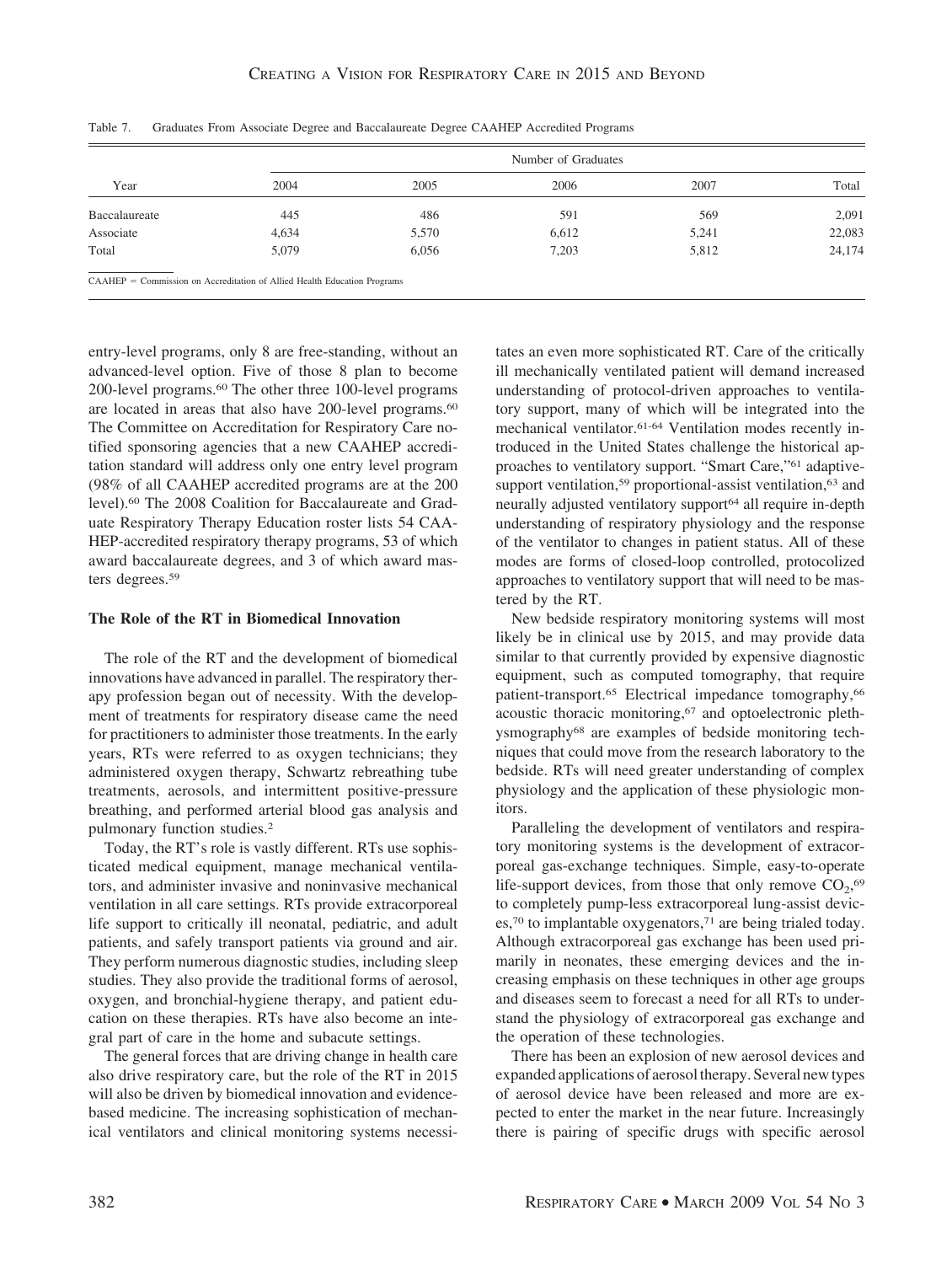systems.72,73 However, the RT's largest challenge will be the diversity of diseases in which aerosol will be used. Several antibiotics are now commonly delivered via aerosol,74,75 and there is trialing of aerosol administration of many drugs, including heparin for fibrosis<sup>76</sup> and asthma,<sup>77</sup> furosomide<sup>78</sup> and opioids for dyspnea,<sup>79</sup> insulin for diabetes,80 calcitonin for osteoporosis,81 luteinizing hormone and follicle-stimulating hormone for infertility,<sup>82</sup> human growth hormone for growth,83 and interferons for hepatitis.84 These new aerosol therapies will challenge the RT and require a broader knowledge of physiology, general medicine, and pharmacology.

Paralleling the expansion of aerosol delivery is the field of genomics and gene-replacement therapy. Gene polymorphisms may explain the variable response to  $\beta_2$  agonists<sup>85</sup> and steroids,<sup>86</sup> and susceptibility to acute respiratory distress syndrome<sup>87</sup> and its associated mortality.<sup>88</sup> Much work is underway to develop aerosolized gene-replacement agents for genetic diseases such as alpha-1 antitrypsin deficiency89 and cystic fibrosis.90 Advances in gene therapy will also challenge the RT's knowledge base.

The RT in 2015 will have to be able to understand the scientific evidence. Health care in general is increasingly driven by the concept of evidence-based medicine. By 1996 over 1,000,000 randomized controlled trials had been published, many with conflicting results, and most forgotten or disregarded.91 RTs will need to be able to analyze studies to determine if the findings are appropriate for their practice, and be able to critique the findings and apply them when appropriate. This will require a clear understanding of research methods and statistics.

#### **Disease Management**

With the increasing shortage of physicians<sup>92</sup> and nurses<sup>93</sup> there will be an increasing need for other providers to lead in the management of pulmonary disease. In addition, the United States population, which is currently over 300 million, is projected to be over 320 million by 2020.94 More importantly, the population is aging,<sup>8</sup> so more chronic pulmonary disease (will be seen, which) will require more medical services. The ultimate drivers of the development of the health-care delivery system will probably be cost and quality.

The Disease Management Association of America defines disease management as "a system of coordinated health-care interventions and communications for populations with conditions in which patient self-care efforts are significant."95 Disease management is an outgrowth of the managed-care model. The intent of disease management is to lower costs by educating and closely monitoring patients and reducing utilization of high-cost services such as hospital and emergency care. Three requirements of disease management are:

#### Table 8. Disease-Management Skills

| Assessment                                                               |
|--------------------------------------------------------------------------|
| Physical examination and history                                         |
| Family-assistance capabilities                                           |
| Conditions in the home                                                   |
| Ability to distinguish between the important and the unnecessary         |
| Ability to respond to assessment findings                                |
| Does the physician need to be contacted?                                 |
| Should a protocol be initiated?                                          |
| Critical thinking skills essential                                       |
| Ability to communicate appropriately                                     |
| Clarity and accuracy essential                                           |
| Across all age groups and education levels                               |
| Accurate documentation is critical                                       |
| Must have a command of the strengths and weaknesses of current           |
| research                                                                 |
| Capable of applying standards and guidelines                             |
| Ability to deviate from guidelines when appropriate                      |
| Clear understanding of the financial aspects of the health-care business |

- The program must be able to identify the patient population that needs to be included in the program.
- There must be accepted standards of care the program uses in its delivery of services. In the management of respiratory disease the National Institute of Health asthma guidelines are a good example.
- The program must be able to measure outcomes and costs.

For a disease-management company to be successful it must attract professionals with a broad base of knowledge and skills, beyond a single disease or organ system. Control of diagnosis and management is still the role of the physician, but the disease-management staff must manage relations with the physician's office and establish the disease-management company's role in patient care. Success in disease management requires staff with a variety of skills (Table 8). Fitting into the disease-management model will be a challenge for RTs. Their scope of knowledge and skill will need to expand and they will need to refine their critical thinking and communication skills, receive training in finance, and increase their ability to analyze the literature.

#### **What Should the RT Do in the Future?**

Price Waterhouse Coopers published in 2005 a report titled "HealthCast 2020: Creating a Sustainable Future,"96 which contained the consensus opinions of 580 hospital executives, physician groups, payers, governments, medical supply companies, and employers, from 27 countries. In the principal scenario described in the report, most of the groups represented are facing rising health-care costs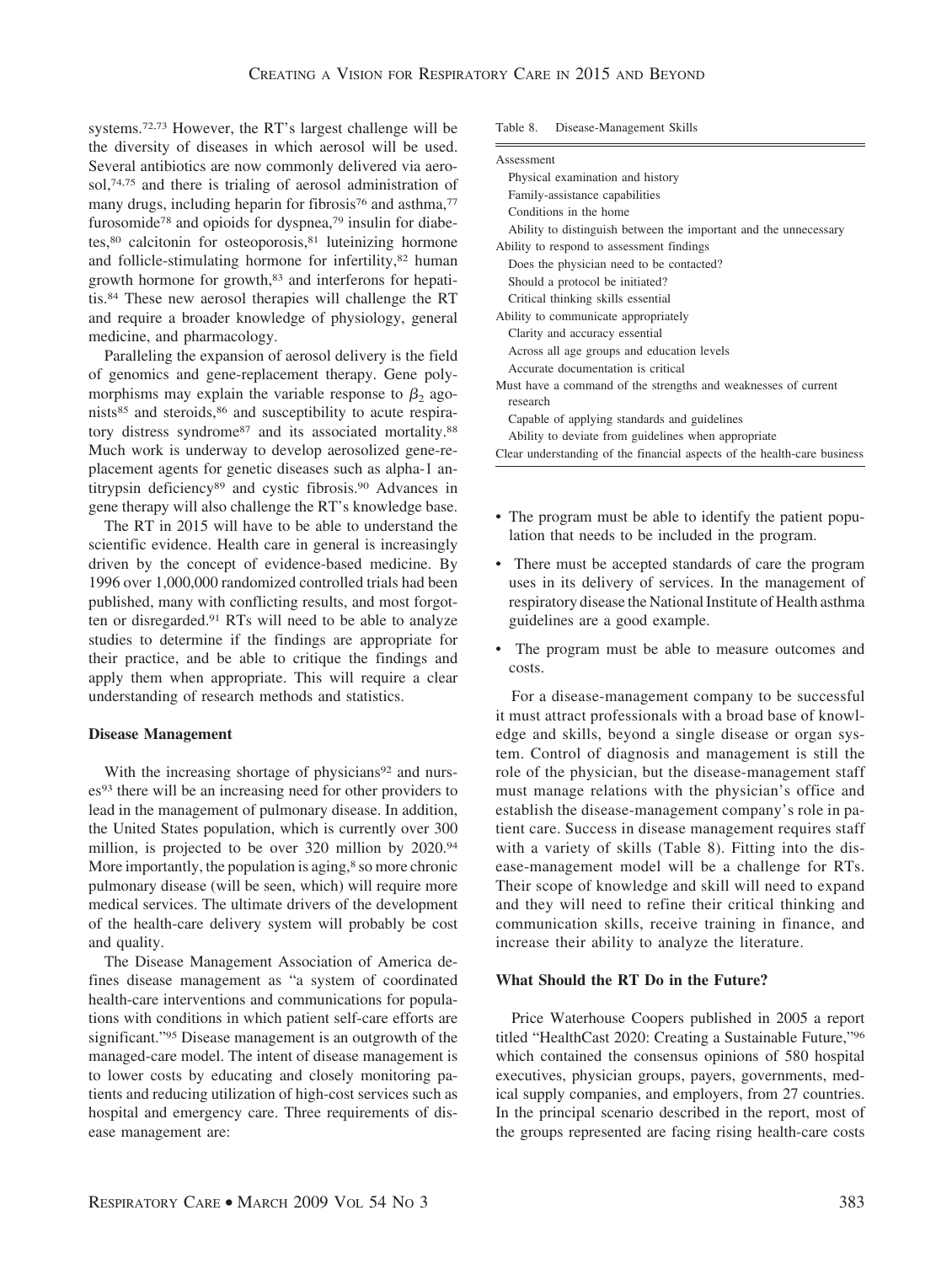| Table 9. | Key Points From the Price Waterhouse Coopers Health    |
|----------|--------------------------------------------------------|
|          | Research Institute Report "HealthCast 2020: Creating a |
|          | Sustainable Future" <sup>96</sup>                      |

| Both private and government sources will be needed to fund health |  |  |
|-------------------------------------------------------------------|--|--|
| care.                                                             |  |  |
| Consumerism will change the way care is delivered.                |  |  |

Focus will shift to wellness and prevention.

Pay-for-performance will become the new paradigm.

Information technology will form the backbone of care.

Innovative, flexible care models will emerge.

and diminished resources, while demand continues to grow. The report's consensus was that consumerism, wellness, prevention, pay-for-performance, information technology, and innovative flexible care models are what are needed (Table 9).

Assuming that somehow our political and private agencies will find a way to resolve our financial dilemma, the following 5 trends can be viewed from the perspective of how the RT may help to solve these issues.

**Consumerism.** Several professionals have little direct patient-care contact and are seldom if ever involved in assisting patients or their families with health-care choices. This is not true for the RT, who should be able to meet the changing demands of the consumer.

**Wellness and Prevention.** A few professions focus primarily on treating the specific malady presented and currently have little training or ability to function in the role of wellness and disease prevention. This is not true for the RT. Current RT education does provide such training; however, future RT education will need to address this concern in greater scope and depth.

**Pay for Performance.** Though all professionals contribute to the expense of health care, some have little ability to modify their work patterns to provide good patient outcomes while improving efficiency. Clearly the provision of respiratory care affects patient outcomes, which has increasingly become a focus of respiratory care practice. Future RT education will need to focus more on avoiding iatrogenic injury and on improving patient outcomes.

**Information Technology.** Most professions are adapting to the advent of electronic health-care information, but few are fully prepared to embrace this new future. Respiratory care has always embraced innovation in technology and can be expected to continue to do so.

**Flexible and Innovative Care.** Those professions with a broader perspective on health care outside a specific technical arena would do well here.

Using these criteria, the RT would rank highly on meeting these objectives. Additional RT characteristics that fit especially well into these future needs include: comfort with information systems and other advanced and emerging technologies; ability to fluidly interact with patients, families, physician, and other professionals in all care sectors; availability to the consumer at all times and in many current health-care settings; flexibility in adapting to changing treatment modalities and taking on additional duties. The RT is properly positioned to assume this role in the future health-care system, but there are many challenges that must be met before the role can be assumed.

#### **Summary**

The health-care system in the United States is on the verge of dramatic change, driven largely by pressure to decrease costs and improve quality. These same forces also drive respiratory care, but the role of the RT in 2015 will also be driven by biomedical innovation and evidencebased medicine. The RT is in a unique position in the health-care system to assume the responsibilities emerging as the health-care system changes, but great challenges confront the profession if these roles are to be assumed. It will require the dedication and commitment of the entire profession if this change is to be achieved.

#### **REFERENCES**

- 1. Ward JJ, Helmholtz HF. Roots of the respiratory care profession. In: Burton GG, Hodgkin JE, Ward JJ, editors. Respiratory care: a guide to clinical practice, 4th edition. Philadelphia: Lippincott Williams and Wilkins; 1997.
- 2. Smith GA. Respiratory care: evolution of a profession. Lenexa, Kansas: AMP; 1989.
- 3. Weilacher RR. History of the respiratory care profession. In: Hess DR, MacIntyre NR, Mishoe SC, Galvin WF, Adams AB, Saposnick AB, editors. Respiratory care: principles and practice. Philadelphia: Saunders; 2002.
- 4. American Association for Respir Care. Position statement. Definition of respiratory care. December 2006. http://www.aarc.org/ resources/position\_statements/defin.html. *Accessed January 7, 2009.*
- 5. Commission on Accreditation of Allied Health Education Programs. Standards and guidelines for the profession of respiratory care. 2003. http://www.caahep.org/documents/forprogramdirectors/rt\_standards. pdf. *Accessed January 7, 2009.*
- 6. Kimball B, Joynt J, Cherner D, O'Neil E. The quest for new innovative care delivery models. J Nurs Adm 2007;37(9):392-398.
- 7. Centers for Medicare and Medicaid Services, Office of the Actuary, National Health Statistics Group. 2002 National Health Care Expenditures Data Files. 2004 projections; Analysis, Center for the Health Professions, University of California, San Francisco, 2008.
- 8. US Census Bureau. An older and more diverse nation by midcentury. http://www.census.gov/press-release/www/releases/archives/ population/012496.html. *Accessed January 9, 2009.*
- 9. Historical statistics of the US, colonial times to 1970. Population paper 47. US Census Bureau; 1994.
- 10. Control of infectious diseases, 1900-1999. MMWR 1999;48(5):621- 629.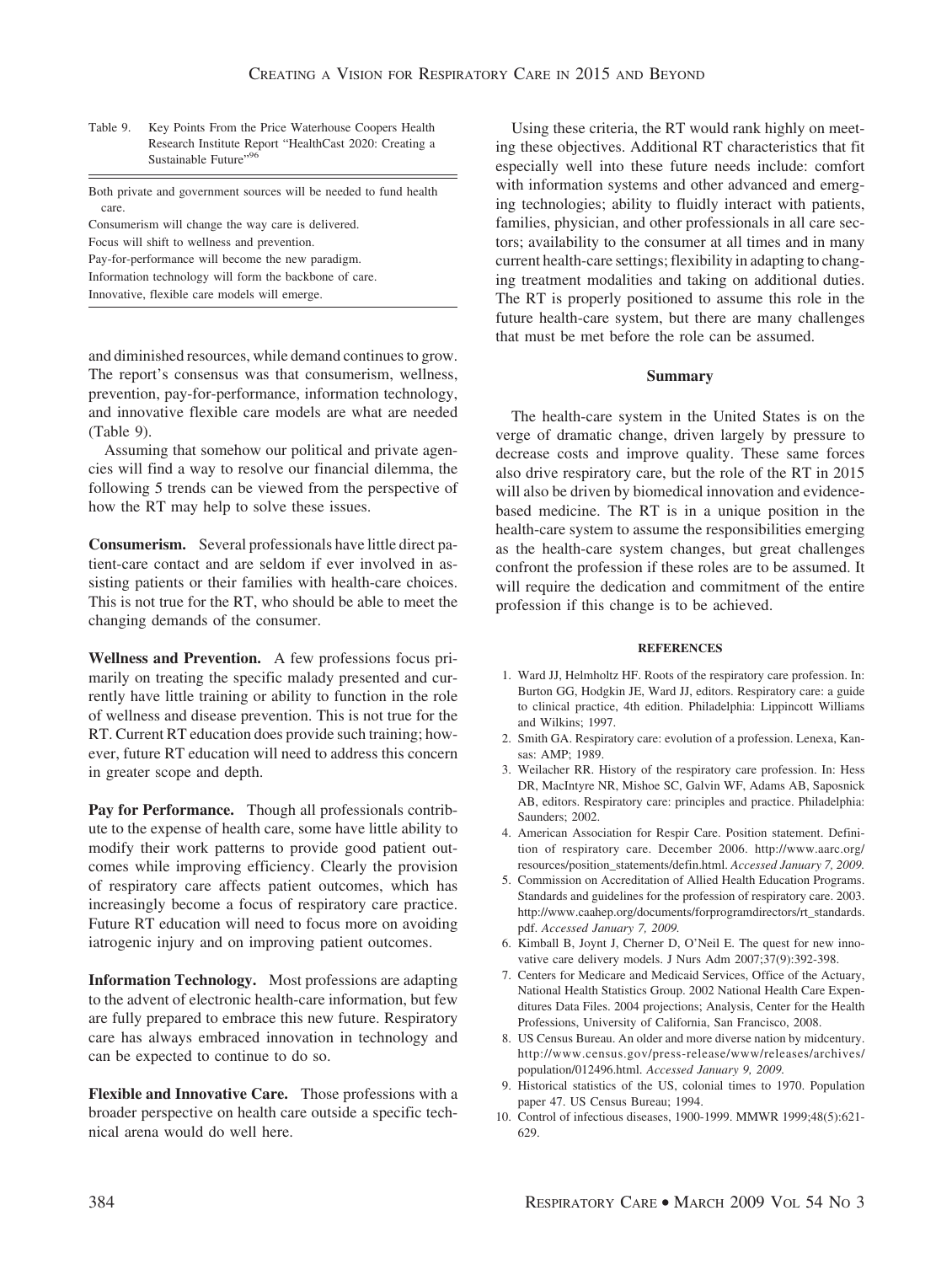- 11. Dick RS, Steen EB, Detmer DE. The computer-based patient record: an essential technology for health care. Washington DC: National Academy Press; 1997. http://books.nap.edu/openbook.php?isbn 0309055326. *Accessed January 7, 2009.*
- 12. Botsis T, Hartvigsen R. Current status and future perspectives in telemedicine for elderly people suffering from chronic diseases. J Telemed Telecare 200;14(4):195-203.
- 13. Hortpon K. The use of telecare for people with chronic obstructive pulmonary disease; implications for management. J Nurs Manag 2008;16(2):173-180.
- 14. Newhouse JP. Consumer-directed health plans and the RAND health insurance experiment. Health Aff (Millwood) 2004;23(1):107-113.
- 15. MacIntyre NR, Epstein SK, Carson S, Sheinhorn D, Kent C, Sean M. Management of patients requiring prolonged mechanical ventilation: report of a NAMDRC consensus conference. Chest 2005;128(6): 3937-3954.
- 16. Dunne PJ. Demographics and financial impact of home respiratory care. Respir Care. 1994;39(4):309-320. Erratum in: Respir Care 1994; 39(5):587.
- 17. Chronic obstructive pulmonary disease surveillance: United States, 1971-2000. MMWR 2002;51(Suppl 6):1-16.
- 18. Centers for Disease Control and Prevention. Environmental hazards and health effects: chronic obstructive pulmonary disease. http:// www.cdc.gov/nceh/airpollution/copd. *Accessed January 7, 2009.*
- 19. Centers for Disease Control and Prevention. Environmental hazards and health effects: asthma. http://www.cdc.gov/asthma/ asthmadata.htm. *Accessed January 7, 2009.*
- 20. Young T, Palta M, Dempsey J, Skatrud J, Weber S, Badr S. The occurrence of sleep-disordered breathing among middle-aged adults. N Engl J Med 1993;328(17):1230-1235.
- 21. Sorajja D, Gami AS, Somers VK, Behrenbeck TR, Garcia-Touchard A, Lopez-Jimenez F. Independent association between obstructive sleep apnea and subclinical coronary artery disease. Chest 2008; 133(4):927-933.
- 22. United States cancer statistics 2004. Top 10 cancers by geographic area. http://apps.nccd.cdc.gov/uscs/table.aspx?group=3f&year= 2004&display=n. *Accessed January 9, 2009*.
- 23. National Program of Cancer Registries. United States cancer statistics: major facts and findings. http://www.cdc.gov/cancer/npcr/uscs/ 2004/facts\_major\_findings.htm. *Accessed January 7, 2009.*
- 24. Raghu G, Weycker D, Edelsberg J, Bradford WZ, Oster G. Incidence and prevalence of idiopathic pulmonary fibrosis. Am J Respir Crit Care Med 2006;174(7):810-816.
- 25. American Thoracic Society; European Respiratory Society. ATS/ ERS international multidisciplinary consensus classification of idiopathic interstitial pneumonias. Am J Respir Crit Care Med 2002; 165(2):277-304.
- 26. National Newborn Screening Information System. Newborn screening for cystic fibrosis. http://www.cdc.gov/mmwr/preview/ mmwrhtml/rr5313a1.htm. *Accessed January 7, 2009.*
- 27. US Census Bureau. Current population reports: P25-1130 population projections of the United States by age, sex, race, and Hispanic origin:1995-2050. 1999. http://www.census.gov/prod/1/pop/p25- 1130. *Accessed January 7, 2009.*
- 28. National Center for Health Statistics. Chronic lower respiratory disease. December 2008. http://www.cdc.gov/nchs/fastats/copd.htm. *Accessed January 7, 2009.*
- 29. Peters RW. Obstructive sleep apnea and cardiovascular disease. Chest 2005;127(1):1-3.
- 30. Parish JM, Somers VK. Obstructive sleep apnea and cardiovascular disease. Mayo Clin Proc 2004;79(8):1036-1046.
- 31. Sin DD, Fitzgerald F, Newton G, Newton G, Floras JS, Bradley TD. Risk factors for central and obstructive sleep apnea in 450 men and

women with congestive heart failure. Am J Respir Crit Care Med 1999;160(4):1101-1106.

- 32. Wolk R, Kara T, Somers VK. Sleep-disordered breathing and cardiovascular disease. Circulation 2003;108(1):9-12.
- 33. Dyken ME, Somers VK, Yamada T, Ren ZY, Zimmerman MB. Investigating the relationship between stroke and obstructive sleep apnea. Stroke 1996;27(3):401-407.
- 34. Gami AS, Pressman G, Caples SM, Kanagata R, Gard J, Naser A, et al. Association of atrial fibrillation and obstructive sleep apnea. Circulation 2004;110(4):364-367.
- 35. MacIntyre NR. Evidence-based ventilator weaning and discontinuation. Respir Care 2004;49(7):830-836.
- 36. Kallstrom TJ, Myers TR. Asthma disease management and the respiratory therapist. Respir Care 2008;53(6):770-777.
- 37. Adams SG, Smith PK, Allan PF, Anzueto A, Pugh J, Cornell JE. Systematic review of the chronic care model in chronic obstructive pulmonary disease prevention and management. Arch Intern Med 2007;167(6):551-561.
- 38. Pushparajah S, McClellan R, Henry A, Kuitert LM. Use of a chronic disease management program in COPD to reduce hospital admissions. Chron Respir Dis 2006;3(4):187-193.
- 39. Stoller JK, Niewoehner DE, Fan VS. Disease management as an evolving role for respiratory therapists. Respir Care 2006;51(12): 1400-1402.
- 40. Wilt TJ, Niewoehner D, MacDonald R, Kane RL. Management of stable chronic obstructive pulmonary disease: a systematic review for a clinical practice guideline. Ann Intern Med 2007;147(9):639- 653.
- 41. Bourbeau J, Collet JP, Schwartzman K, Ducruet T, Nault D, Bradley C, et al. Economic benefits of self-management education in COPD. Chest 2006;130(6):1704-1711.
- 42. Cohen IL, Booth FV. Cost containment and mechanical ventilation in the United States. New Horiz 1994;2(3):283-290.
- 43. Jasper A, Kahan S, Goldberg H, Koerner S. Cost-benefit comparison of aerosol bronchodilator delivery methods in hospitalized patients. Chest 1987;91(3):414-418.
- 44. Kollef M, Shapiro S, Clinkscale D, Cracchiolo L, Clayton D, Wilner R, et al. The effects of respiratory therapist-initiated treatment protocols on patient outcomes and resource utilization. Chest 2000; 117(2):467-475.
- 45. Stoller JK, Haney D, Burkhart J. Physician-ordered respiratory care vs physician-ordered use of a respiratory therapy consult service: early experience at the Cleveland Clinic Foundation. Respir Care 1993;38(11):1143-1154.
- 46. Stoller J, Mascha E, Kester L, Hanley D. Randomized controlled trial of physician-directed versus respiratory therapy consult servicedirected respiratory care to adult non-ICU inpatients. Am J Crit Care Med 1998;158(4):1066-1075.
- 47. Carroll NV, Delafuente JC, McClure KL. Economic burden of influenza-like illness in long-term-care facilities. Am J Health Syst Pharm 2001;58(7):1133-1138.
- 48. Tarantino D. Asian tsunami relief: Department of Defense public health response: policy and strategic coordination considerations. Mil Med 2006;171(Suppl):15-18.
- 49. McGuinness KM. The USNS Mercy and the changing landscape of humanitarian and disaster response. Mil Med 2006;171(Suppl):48-52.
- 50. Timboe HL, Holt GR. Project HOPE volunteers and the Navy hospital ship Mercy. Mil Med 2006;171(Suppl):34-36.
- 51. United States Army. Posture statement. Enabling mission accomplishment: four overarching, interrelated strategies. http:// www.army.mil/APS/05/enabling.html 2005. *Accessed January 7, 2009.*
- 52. Mulkey SL, Hassell LH, LaFrance KG. The implications of TRICARE on medical readiness. Mil Med 2004;169(1):16-22.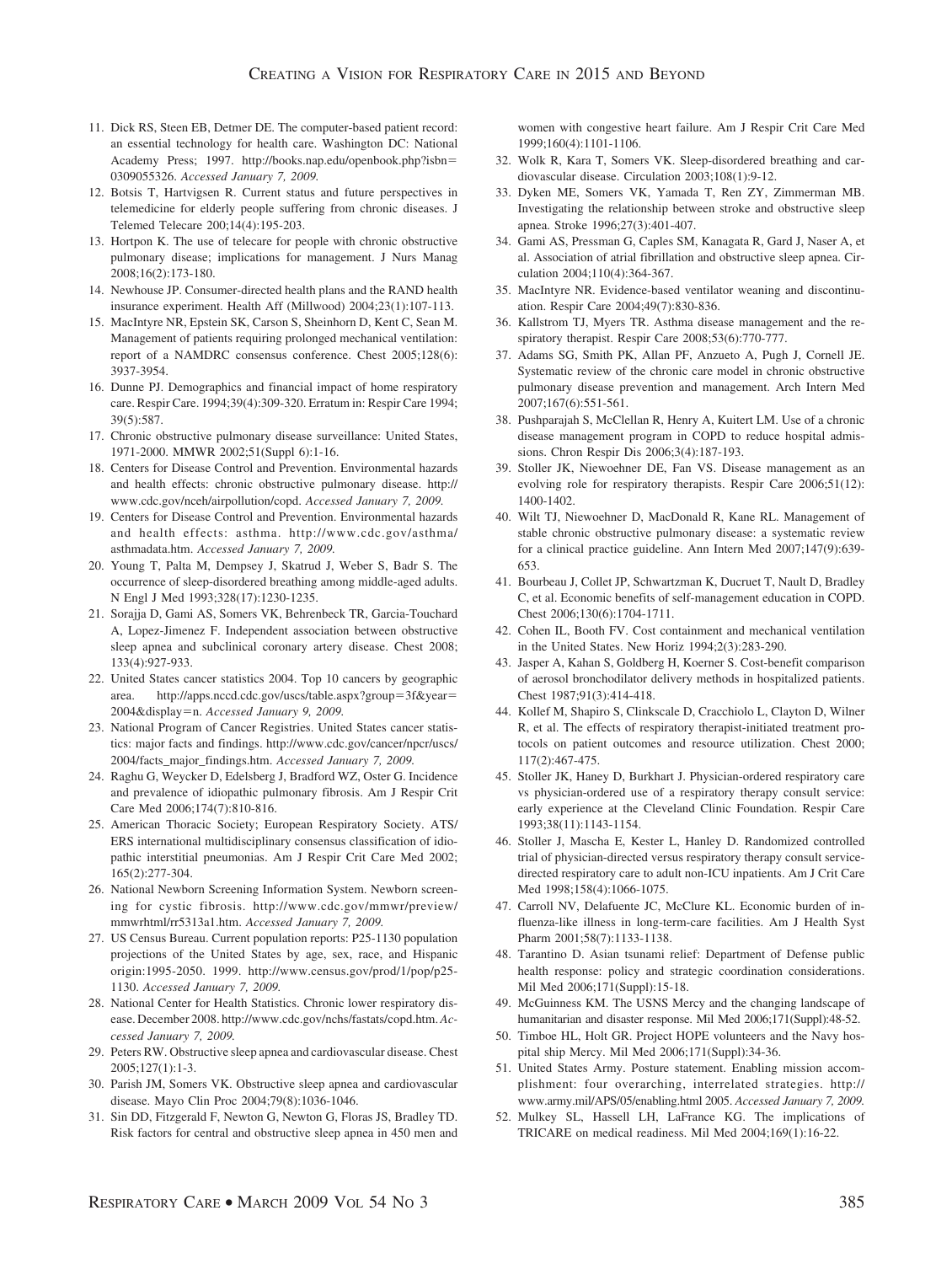- 53. Mangelsdorff AD, Finstuen K, Larsen SD, Weinberg EJ. Patient satisfaction in military medicine: model refinement and assessment of Department of Defense effects. Mil Med 2005;170(2):309-314.
- 54. American Association for Respiratory Care. AARC human resource survey of respiratory therapists. Irving, Texas, 2005.
- 55. American Association for Respiratory Care. AARC human resource survey of respiratory therapists. Irving, Texas, 2000.
- 55. US Bureau of Labor Statistics, 2006. Occupational outlook handbook, 2008-09 edition: respiratory therapists. http://www.bls.gov/ oco/ocos084.htm. *Accessed January 7, 2009.*
- 57. Dionne M, Moore J, Armstrong D, Martiniano R. The United States health workforce profile. Rensselaer, NY: Center for Health Workforce Studies, School of Public Health, SUNY Albany, October 2006.
- 58. Frequently asked questions. Committee on Accreditation for Respiratory Care, Bedford, Texas, 2008. http://www.coarc.com/documents/ new/faqs%20rcs.pdf. *Accessed January 9, 2008.*
- 59. 2008 roster: respiratory therapy programs awarding a baccalaureate or masters degree. Coalition for Baccalaureate and Graduate Respiratory Therapy Education, Boston, MA. April 2008. http://www.aarc. org/education/accredited\_programs/2008\_bsrt\_msrt\_roster.pdf. *Accessed January 9, 2008.*
- 60. 2007–2008 annual report. Committee on Accreditation for Respiratory Care. Bedford, Texas, 2008. http://www.caahep.org/documents/ file/publications-and-governing-documents/annualreport.pdf. *Accessed January 9, 2009.*
- 61. Lellouche F, Mancebo J, Jolliet P, Roseler J, Schortgen F, Dojat M, et al. A mulicenter randomized trial of computer-driven protocolized weaning from mechanical ventilation. Am J Crit Care Med 2006; 174(8):894-900.
- 62. Arnal JM, Wysocki M, Nafati C, Donati S, Granier I, Corno G, Durand-Gasselin J. Automatic selection of breathing pattern using adaptive support ventilation. Int Care Med 2008;34(1):75-81.
- 63. Bosma K, Ferreyra G, Ambrogio C, Pasero D, Mirabella L, Braghiroli A, et al. Patient-ventilator interaction and sleep in mechanically ventilated patients: pressure support vs proportional assist ventilation. Crit Care Med 2007;35(4):1048-1054.
- 64. Sinderby C, Beck J, Spahija J, de Marchie M, Lacroix J, Navalesi P, Slutsky A. Inspiratory muscle unloading by neurally adjusted ventilatory assist during maximal inspiratory efforts in healthy subjects. Chest 2007;131(2):711-717.
- 65. Schibler A, Calzia E. Electrical impedance tomography: a future item on the "Christmas wish list" of the intensivist? Int Care Med 2008;34(2):400-401.
- 66. Meier T, Luepschen H, Karsten J, Leibecke T, Grobherr M, Gehring H, Leonhardt S. Assessment of regional lung recruitment and derecruitment during a PEEP trial based on electrical impedance tomography. Int Care Med 2008;34(3):543-550.
- 67. Tejman-Yarden S, Lederman D, Eillig I, Slotnik A, Wekster N, Cohen A, Gurman G. Acoustic monitoring of double-lumen ventilated lungs for the detection of selective unilateral lung ventilation. Anesth Analg 2006;103(5):1489-1493.
- 68. Dellaca R, Aliverti A, Pelosi P, Carlesso E, Chiumello D, Pedotti A, Gattinoni L. Estimation of end-expiratory lung volume variations by optoelectronic plethysmography. Crit Care Med 2001;29(9):1807- 1811.
- 69. Fischer S, Hoeper MM, Bein T, Simon AR, Gottlieb J, Wisser W, et al. Interventional lung assist: a new concept of protective ventilation in bridge to lung transplantation. ASAIO J 2008;54(1):3-10.
- 70. Meyer A, Strüber M, Fischer S. Advances in extracorporeal ventilation. Anesthesiol Clin 2008;26(2):381-391.
- 71. Asakawa Y, Funakubo A, Fukunaga K, Taga I, Higami T, Kawamura T, Fukui Y. Development of an implantable oxygenator with crossflow pump. ASAIO J 2006;52(2):291-295.
- 72. Treating opportunistic infections among HIV-infected adults and adolescents. MMWR 2004;53(SS-1):1-112.
- 73. Use of ribavirim in the treatment of respiratory syncytial virus infection. Pediatrics 1993;92(3):501-504.
- 74. Le Conte P, Potel G, Clemneti E. Administration of tobramycin aerosois in patients with nosocomial pneumonia: a preliminary study. Presse Med 2000;29(1):76-78.
- 75. Wood GC, Bouchere BA, Croce MA, Croce MD, Hanes SD, Herring VL, Fabian TC. Aerosolized ceftazidime for prevention of ventilator-associated pneumonia and drug effects on the proinflammatory response in critically ill trauma patients. Pharmacother 2002;22(8): 972-982.
- 76. Gunther A, Lubke N, Ermert M, Schermuly RT, Weissmann N, Breithecker A, et al. Prevention of bleomycin-induced lung fibrosis by aerosolization of heparin or urokinase in rabbits. Am J Respir Crit Care Med 2003;168(11):1358-1365.
- 77. Tutluoglu B, Gurbuz N, Atis S, Abanozlu, Ibis R, Kanik A. Effects of heparin on hypertonic potassium chloride-induced bronchoconstriction. Ann Pharmacother 2001;35(10):1161-1165.
- 78. Minowa Y, Ide T, Nishino T. Effects of inhaled furosemide on  $CO<sub>2</sub>$ ventilatory responsiveness in humans. Pulm Pharmacol Ther 2002; 15(2):363-368.
- 79. Grimbert D, Lubin O, de Monte M, Vecellio NL, Perrier M, Carre P, et al. Dyspnea and morphine aerosols in the pallative care of lung cancer. Rev Mal Respir 2004;21(5):1091-1097.
- 80. Huang YY, Wang CH. Pulmonary delivery of insulin by liposomal carriers. J Control Release 2006;113(1):9-14.
- 81. Podichetty VK, Segal AM, Lieber M, Mazanec DJ. Effectiveness of salmon calcitonin nasal spray in the treatment of lumbar canal stenosis: a double-blind, randomized, placebo-controlled, parallel group trial. Spine 2004;29(21):2343-2352.
- 82. Weissbach L, Struth B. [Treatment of undescended testis with IH-RH nasal spray]. Urologe A 1983;22(1):176-179. *Article in German.*
- 83. Bosquillion C, Preat V, Vanbever R. Pulmonary delivery of growth hormone using dry powders and visualization of its local fate in rats. J Control Release 2004;96(2):233-244.
- 84. Brussino L, Bucca C, Morello M, Scappaticci E, Mauro M, Rolia G. Effect on dyspnea and hypoxemia of inhaled N(G)-nitro-L-arginine methyl ester in hepatopulmonary syndrome. Lancet 2003;362(1):43-44.
- 85. Wechsler M, Lehman E, Lazarus S, Lemanske R, Boushey H, Deykin A, et al. Adrenergic receptor polymorphisms and response to salmeterol. Am J Respir Crit Care Med 2006;173(5):519-526.
- 86. Weiss ST, Lake SL, Silverman ES, Silverman EK, Richter B, Drazen JM, Tantisira KG. Asthma steroid pharmacogenetics. Proc Am Thorac Soc 2004;1(4):364-367.
- 87. Gong MN, Shou W, Williams P, Thompson TB, Pothier L, Christiani DC. Polymorphisms in the mannose binding lectin-2 gene and acute respiratory distress syndrome. Crit Care Med 2007;35(1):48-56.
- 88. Garcia JG, Vinasco LM. Genomic insights into acute inflammatory lung injury. Am J Physiol Lung Cel Mol Physiol 2006;291(6):L1113- L1117.
- 89. Abusriwil H, Stockley R. Alpha-1 antitrypsin replacement therapy: current status. Curr Opin Pulm Med 2006;12(1):125-131.
- 90. Ferrari S, Griesenbach U, Iida A, Farley R, Wright AM, Zhu J, et al. Sendai virus-mediated CFTR gene transfer to the airway epithelium. Gene Ther 2007;14(19):1371-1379.
- 91. Taubes G. Looking for the evidence in medicine. Science 1996; 272(1):22-24.
- 92. AAMC statement on the physician workforce. Association of American Medical Colleges, Washington DC; 2006.
- 93. Dohm A, Shniper L. Occupational employment projections to 2016. Monthly labor review, November 2007:86-125. http://www.bls.gov/ opub/mlr/2007/11/art5full.pdf. *Accessed January 7, 2009.*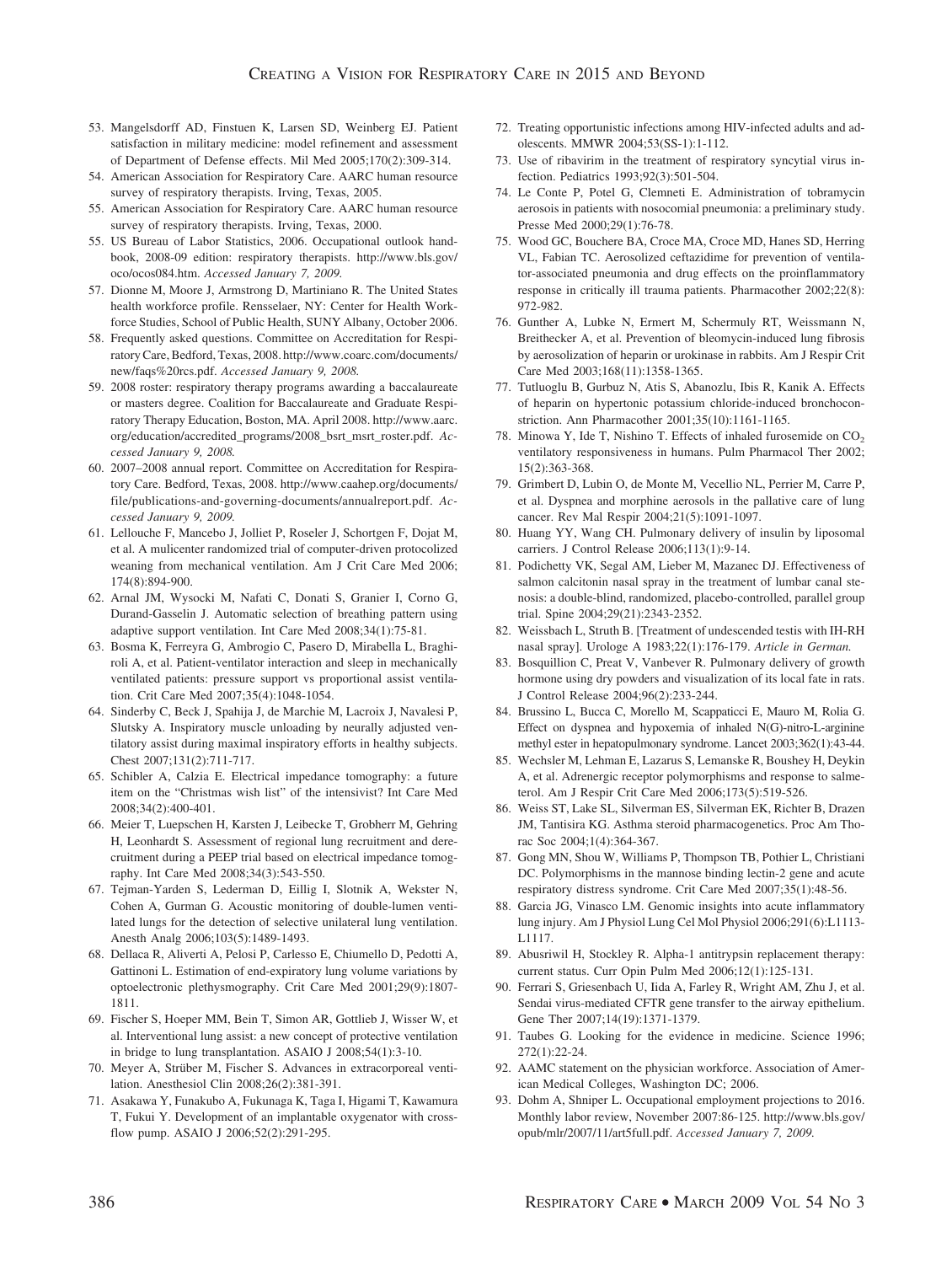- 94. US Census Bureau, Population Projections Program. Projections of the total resident population by 5-year age groups, and sex with special age categories: middle series, 2016-2020. 2000. http://www. census.gov/population/projections/nation/summary/np-t3-e.pdf. *Accessed January 7, 2009.*
- 95. DMAA: The Care Continuum Alliance. DMAA definition of disease

management. http://www.dmaa.org/dm\_definition.asp. *Accessed January 7, 2009.*

96. Pricewaterhouse Coopers' Health Research Institute. HealthCast 2020: creating a sustainable future. 2005. http://www.pwc.com/il/ heb/about/svcs/publication/alerts/2healthcast\_2020.pdf. *Accessed January 7, 2009.*

## Appendix 1

Members of the Task Force on the Future of Respiratory Care Thomas A Barnes EdD RRT FAARC Judy Blumenthal PhD William H Dubbs MEd MHA RRT FAARC **Charles G Durbin MD FAARC** David D Gale MD Sam P Giordano MBA RRT FAARC Robert M Kacmarek PhD RRT FAARC Woody V Kageler MD FACP FCCP Thomas J Kallstrom RRT AE-C FAARC Jolene K Miller EdD RRT Michael J Morris COLMC Edward H O'Neil PhD MPA FAAN Karen J Stewart MS RRT FAARC John W Walsh (patient/consumer representative) John R Walton MBA RRT FAARC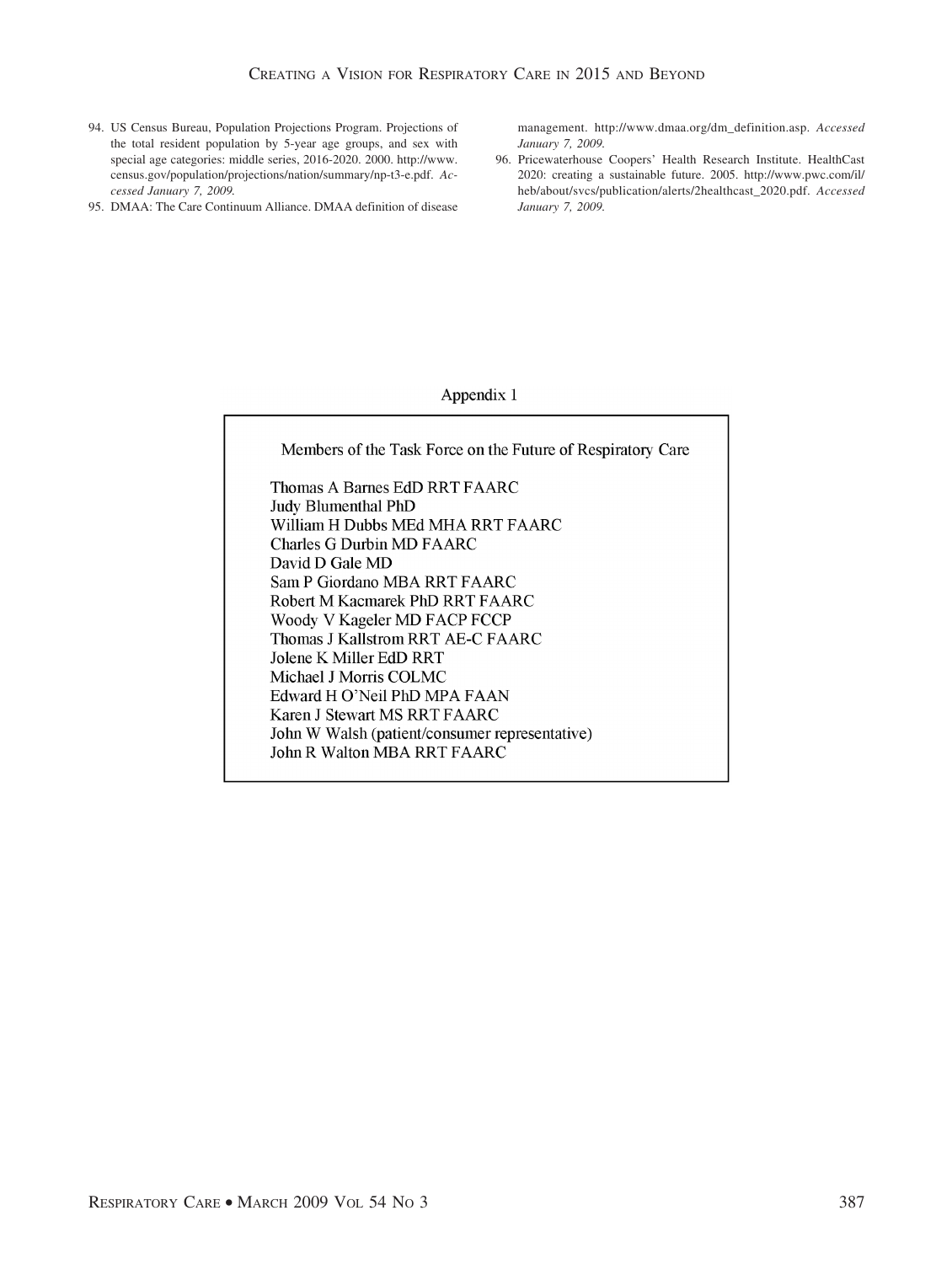## Appendix 2

| Asthmatics<br>Alpha-1 Advocacy Alliance<br>Alpha-1 Foundation<br>American Academy of Family Physicians<br>American Academy of Pediatrics<br>American Association for Cardiovascular and<br>Pulmonary Rehabilitation<br><b>American Association for Homecare</b><br>American Association for Homes and Service for<br>the Aging | <b>COPD-ALERT</b><br>Department of Defense Health Affairs<br><b>Health Resources and Services</b><br>Administration/Department of Health and<br>Human Services<br>Disease Management Association of America<br>Emphysema Foundation for Our Right to Survive<br><b>Federation of American Hospitals</b><br>Genetic Alliance |
|--------------------------------------------------------------------------------------------------------------------------------------------------------------------------------------------------------------------------------------------------------------------------------------------------------------------------------|-----------------------------------------------------------------------------------------------------------------------------------------------------------------------------------------------------------------------------------------------------------------------------------------------------------------------------|
|                                                                                                                                                                                                                                                                                                                                |                                                                                                                                                                                                                                                                                                                             |
|                                                                                                                                                                                                                                                                                                                                |                                                                                                                                                                                                                                                                                                                             |
|                                                                                                                                                                                                                                                                                                                                |                                                                                                                                                                                                                                                                                                                             |
|                                                                                                                                                                                                                                                                                                                                |                                                                                                                                                                                                                                                                                                                             |
|                                                                                                                                                                                                                                                                                                                                |                                                                                                                                                                                                                                                                                                                             |
|                                                                                                                                                                                                                                                                                                                                |                                                                                                                                                                                                                                                                                                                             |
|                                                                                                                                                                                                                                                                                                                                |                                                                                                                                                                                                                                                                                                                             |
|                                                                                                                                                                                                                                                                                                                                |                                                                                                                                                                                                                                                                                                                             |
|                                                                                                                                                                                                                                                                                                                                | <b>Health Professions Network</b>                                                                                                                                                                                                                                                                                           |
| American Association of Community Colleges                                                                                                                                                                                                                                                                                     | Healthcare Financial Management Association                                                                                                                                                                                                                                                                                 |
| American College of Allergy and Immunology                                                                                                                                                                                                                                                                                     | <b>Joint Commission</b>                                                                                                                                                                                                                                                                                                     |
| American College of Chest Physicians                                                                                                                                                                                                                                                                                           | Leapfrog Group                                                                                                                                                                                                                                                                                                              |
| American Health Care Association                                                                                                                                                                                                                                                                                               | Medical Group Management Association                                                                                                                                                                                                                                                                                        |
| American Hospital Association                                                                                                                                                                                                                                                                                                  | National Association for Home Care and Hospice                                                                                                                                                                                                                                                                              |
| <b>American Lung Association</b>                                                                                                                                                                                                                                                                                               | National Association for Long Term Hospitals and                                                                                                                                                                                                                                                                            |
| American Respiratory Care Foundation                                                                                                                                                                                                                                                                                           | Acute Long Term Hospital Association                                                                                                                                                                                                                                                                                        |
| American Sleep Apnea Association                                                                                                                                                                                                                                                                                               | National Association for Medical Direction of                                                                                                                                                                                                                                                                               |
| American Society of Anesthesiologists                                                                                                                                                                                                                                                                                          | <b>Respiratory Care</b>                                                                                                                                                                                                                                                                                                     |
| American Thoracic Society                                                                                                                                                                                                                                                                                                      | National Board for Respiratory Care                                                                                                                                                                                                                                                                                         |
| <b>Association of Schools of Allied Health Professions</b>                                                                                                                                                                                                                                                                     | National Heart Lung and Blood Institute                                                                                                                                                                                                                                                                                     |
| Asthma and Allergy Foundation of America                                                                                                                                                                                                                                                                                       | National Home Oxygen Patients Association<br>National Network for Two-Year Colleges                                                                                                                                                                                                                                         |
| <b>Blue Cross</b>                                                                                                                                                                                                                                                                                                              | North Carolina Board for Respiratory Care                                                                                                                                                                                                                                                                                   |
| California Board for Respiratory Care                                                                                                                                                                                                                                                                                          | Ohio Board for Respiratory Care                                                                                                                                                                                                                                                                                             |
| California Health Care Foundation                                                                                                                                                                                                                                                                                              | Pulmonary Fibrosis Foundation                                                                                                                                                                                                                                                                                               |
| California Quality Collaborative                                                                                                                                                                                                                                                                                               | Society of Critical Care Medicine                                                                                                                                                                                                                                                                                           |
| <b>Center for Disease Control</b>                                                                                                                                                                                                                                                                                              | <b>United Health Care</b>                                                                                                                                                                                                                                                                                                   |
| <b>Center for Health Professions</b>                                                                                                                                                                                                                                                                                           | United States Office of Personnel Management                                                                                                                                                                                                                                                                                |
| Centers for Medicare and Medicaid Services                                                                                                                                                                                                                                                                                     | United States Public Health Service                                                                                                                                                                                                                                                                                         |
| Commission on Accreditation of Allied Health<br><b>Education Programs</b>                                                                                                                                                                                                                                                      | Veterans Affairs Administration                                                                                                                                                                                                                                                                                             |
| Committee on Accreditation of Respiratory Care                                                                                                                                                                                                                                                                                 | Veterans Health Administration                                                                                                                                                                                                                                                                                              |